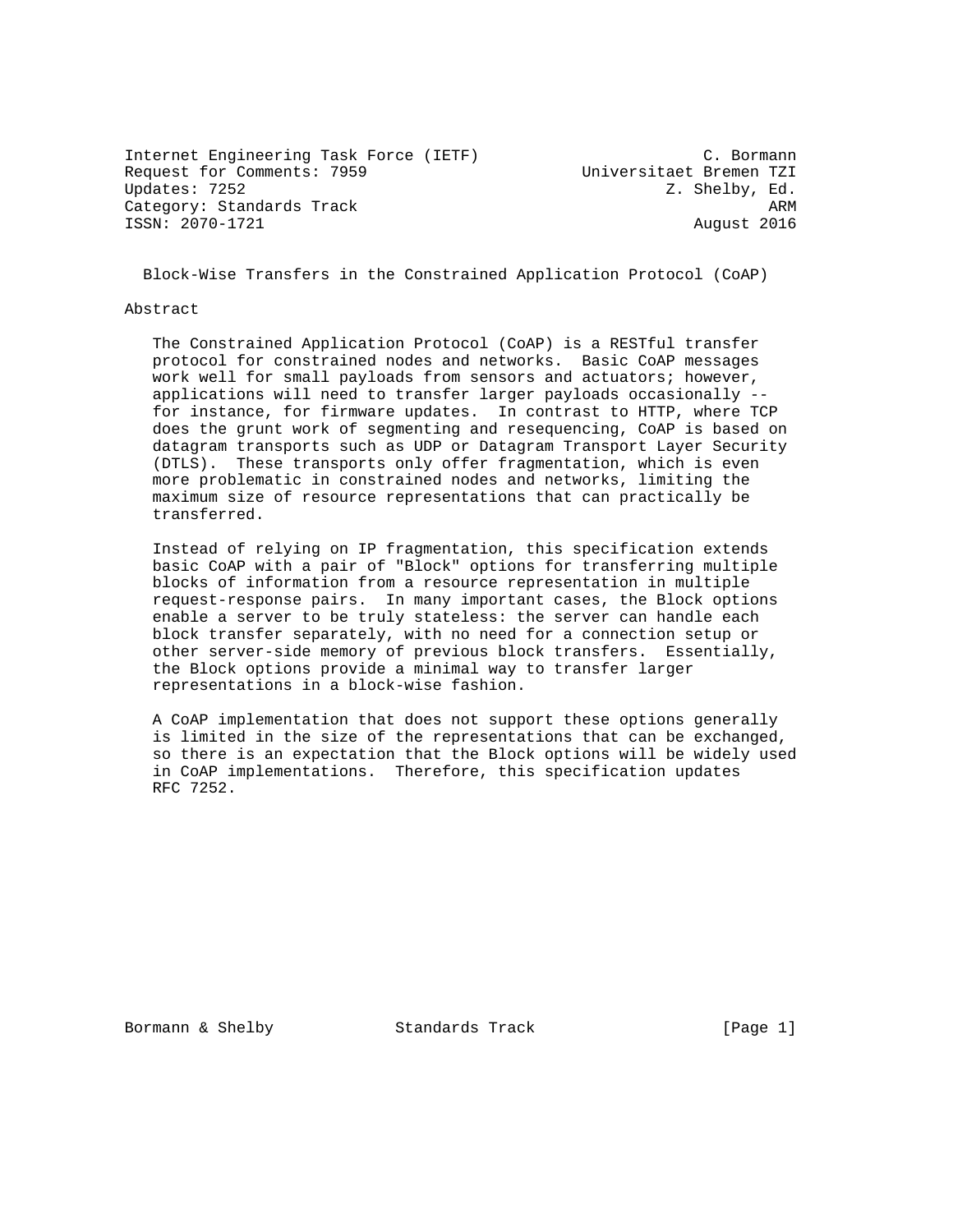Status of This Memo

This is an Internet Standards Track document.

 This document is a product of the Internet Engineering Task Force (IETF). It represents the consensus of the IETF community. It has received public review and has been approved for publication by the Internet Engineering Steering Group (IESG). Further information on Internet Standards is available in Section 2 of RFC 7841.

 Information about the current status of this document, any errata, and how to provide feedback on it may be obtained at http://www.rfc-editor.org/info/rfc7959.

Copyright Notice

 Copyright (c) 2016 IETF Trust and the persons identified as the document authors. All rights reserved.

 This document is subject to BCP 78 and the IETF Trust's Legal Provisions Relating to IETF Documents (http://trustee.ietf.org/license-info) in effect on the date of publication of this document. Please review these documents carefully, as they describe your rights and restrictions with respect to this document. Code Components extracted from this document must include Simplified BSD License text as described in Section 4.e of the Trust Legal Provisions and are provided without warranty as described in the Simplified BSD License.

Bormann & Shelby Standards Track [Page 2]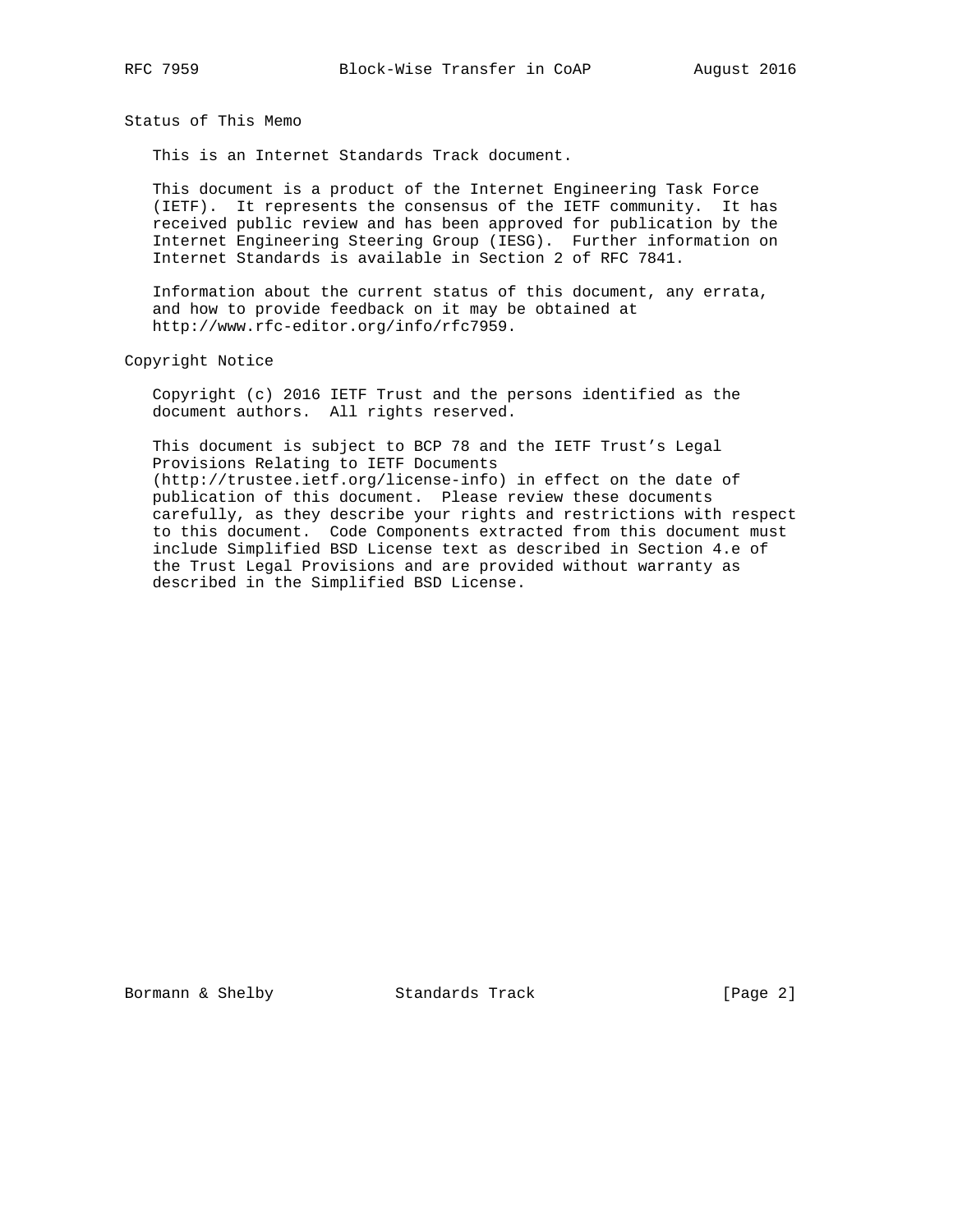| Table of Contents |  |
|-------------------|--|
|-------------------|--|

| 1.             | Introduction $\ldots \ldots \ldots \ldots \ldots \ldots \ldots \ldots \ldots$ |  |  |  |  |  | $\overline{4}$ |
|----------------|-------------------------------------------------------------------------------|--|--|--|--|--|----------------|
| 2.7            |                                                                               |  |  |  |  |  | 6              |
|                | The Block2 and Block1 Options<br>2.1.                                         |  |  |  |  |  | $\overline{7}$ |
|                | Structure of a Block Option<br>2.2.                                           |  |  |  |  |  | 8              |
|                | Block Options in Requests and Responses<br>2.3.                               |  |  |  |  |  | $10$           |
|                | Using the Block2 Option<br>2.4.                                               |  |  |  |  |  | 12             |
|                | 2.5.                                                                          |  |  |  |  |  | 14             |
|                | Combining Block-Wise Transfers with the Observe Option .<br>2.6.              |  |  |  |  |  | 15             |
|                | Combining Block1 and Block2<br>2.7.                                           |  |  |  |  |  | 16             |
|                | Combining Block2 with Multicast<br>2.8.                                       |  |  |  |  |  | 16             |
|                | 2.9.                                                                          |  |  |  |  |  | 17             |
|                |                                                                               |  |  |  |  |  | 17             |
|                | 2.9.2. 4.08 Request Entity Incomplete                                         |  |  |  |  |  | 17             |
|                | 2.9.3. 4.13 Request Entity Too Large                                          |  |  |  |  |  | 17             |
|                | 2.10. Caching Considerations                                                  |  |  |  |  |  | 18             |
| 3 <sub>1</sub> |                                                                               |  |  |  |  |  | 18             |
|                |                                                                               |  |  |  |  |  | 19             |
|                |                                                                               |  |  |  |  |  | 23             |
|                | 3.3. Combining Block1 and Block2                                              |  |  |  |  |  | 25             |
|                | Combining Observe and Block2<br>3.4.                                          |  |  |  |  |  | 26             |
|                |                                                                               |  |  |  |  |  | 29             |
|                | 5. HTTP-Mapping Considerations                                                |  |  |  |  |  | 31             |
| რ.             |                                                                               |  |  |  |  |  | 32             |
| 7 <sub>1</sub> |                                                                               |  |  |  |  |  | 33             |
|                | Mitigating Resource Exhaustion Attacks<br>7.1.                                |  |  |  |  |  | 33             |
|                | Mitigating Amplification Attacks<br>7.2.                                      |  |  |  |  |  | 34             |
|                |                                                                               |  |  |  |  |  | 34             |
|                | 8.1.<br>Normative References                                                  |  |  |  |  |  | 34             |
|                | Informative References<br>8.2.                                                |  |  |  |  |  | 35             |
|                | Acknowledgements                                                              |  |  |  |  |  | 36             |
|                |                                                                               |  |  |  |  |  | 37             |

Bormann & Shelby Standards Track [Page 3]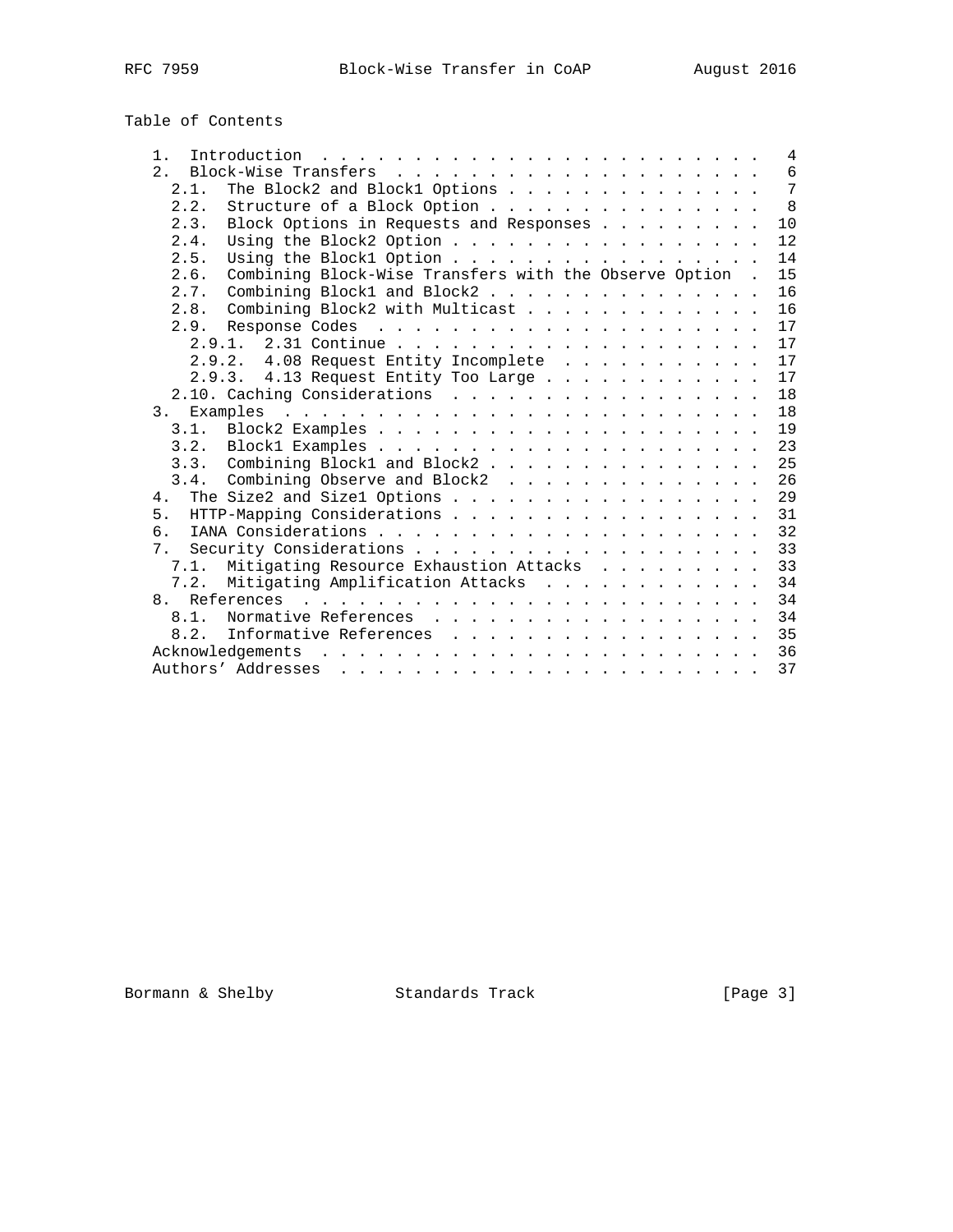## 1. Introduction

 The work on Constrained RESTful Environments (CoRE) aims at realizing the Representational State Transfer (REST) architecture in a suitable form for the most constrained nodes (such as microcontrollers with limited RAM and ROM [RFC7228]) and networks (such as IPv6 over Low- Power Wireless Personal Area Networks (6LoWPANs) [RFC4944]) [RFC7252]. The CoAP protocol is intended to provide RESTful [REST] services not unlike HTTP [RFC7230], while reducing the complexity of implementation as well as the size of packets exchanged in order to make these services useful in a highly constrained network of highly constrained nodes.

 This objective requires restraint in a number of sometimes conflicting ways:

- o reducing implementation complexity in order to minimize code size,
- o reducing message sizes in order to minimize the number of fragments needed for each message (to maximize the probability of delivery of the message), the amount of transmission power needed, and the loading of the limited-bandwidth channel,
- o reducing requirements on the environment such as stable storage, good sources of randomness, or user-interaction capabilities.

 Because CoAP is based on datagram transports such as UDP or Datagram Transport Layer Security (DTLS), the maximum size of resource representations that can be transferred without too much fragmentation is limited. In addition, not all resource representations will fit into a single link-layer packet of a constrained network, which may cause adaptation layer fragmentation even if IP-layer fragmentation is not required. Using fragmentation (either at the adaptation layer or at the IP layer) for the transport of larger representations would be possible up to the maximum size of the underlying datagram protocol (such as UDP), but the fragmentation/reassembly process burdens the lower layers with conversation state that is better managed in the application layer.

 The present specification defines a pair of CoAP options to enable block-wise access to resource representations. The Block options provide a minimal way to transfer larger resource representations in a block-wise fashion. The overriding objective is to avoid the need for creating conversation state at the server for block-wise GET requests. (It is impossible to fully avoid creating conversation state for POST/PUT, if the creation/replacement of resources is to be atomic; where that property is not needed, there is no need to create server conversation state in this case, either.)

Bormann & Shelby **Standards Track** [Page 4]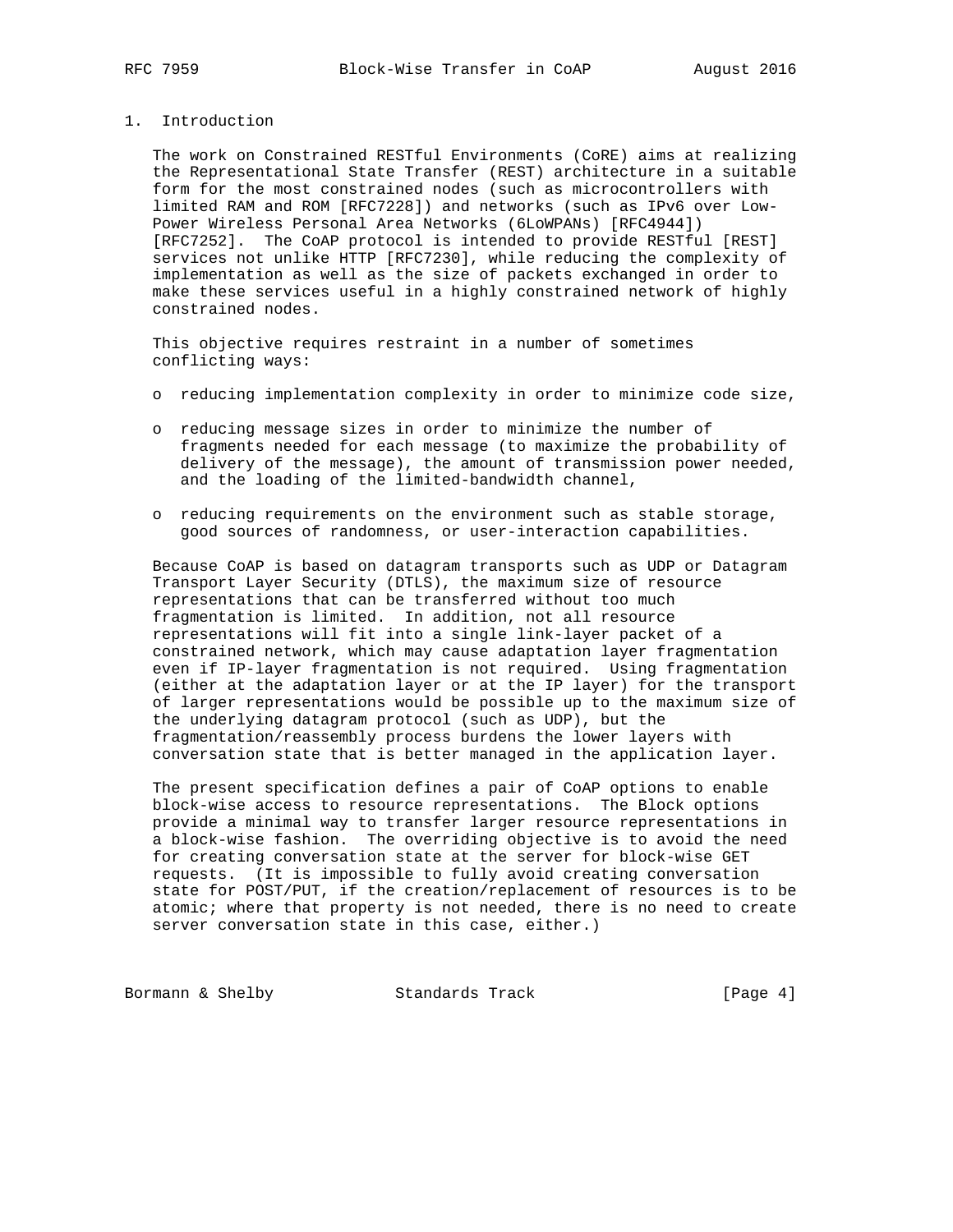Block-wise transfers are realized as combinations of exchanges, each of which is performed according to the CoAP base protocol [RFC7252]. Each exchange in such a combination is governed by the specifications in [RFC7252], including the congestion control specifications (Section 4.7 of [RFC7252]) and the security considerations (Section 11 of [RFC7252]; additional security considerations then apply to the transfers as a whole, see Section 7). The present specification minimizes the constraints it adds to those base exchanges; however, not all variants of using CoAP are very useful inside a block-wise transfer (e.g., using Non-confirmable requests within block-wise transfers outside the use case of Section 2.8 would escalate the overall non-delivery probability). To be perfectly clear, the present specification also does not remove any of the constraints posed by the base specification it is strictly layered on top of. For example, back-to-back packets are limited by the congestion control described in Section 4.7 of [RFC7252] (NSTART as a limit for initiating exchanges, PROBING\_RATE as a limit for sending with no response); block-wise transfers cannot send/solicit more traffic than a client could be sending to / soliciting from the same server without the block-wise mode.

 In some cases, the present specification will RECOMMEND that a client perform a sequence of block-wise transfers "without undue delay". This cannot be phrased as an interoperability requirement, but is an expectation on implementation quality. Conversely, the expectation is that servers will not have to go out of their way to accommodate clients that take considerable time to finish a block-wise transfer. For example, for a block-wise GET, if the resource changes while this proceeds, the entity-tag (ETag) for a further block obtained may be different. To avoid this happening all the time for a fast-changing resource, a server MAY try to keep a cache around for a specific client for a short amount of time. The expectation here is that the lifetime for such a cache can be kept short, on the order of a few expected round-trip times, counting from the previous block transferred.

 In summary, this specification adds a pair of Block options to CoAP that can be used for block-wise transfers. Benefits of using these options include:

- o Transfers larger than what can be accommodated in constrained network link-layer packets can be performed in smaller blocks.
- o No hard-to-manage conversation state is created at the adaptation layer or IP layer for fragmentation.
- o The transfer of each block is acknowledged, enabling individual retransmission if required.

Bormann & Shelby Standards Track [Page 5]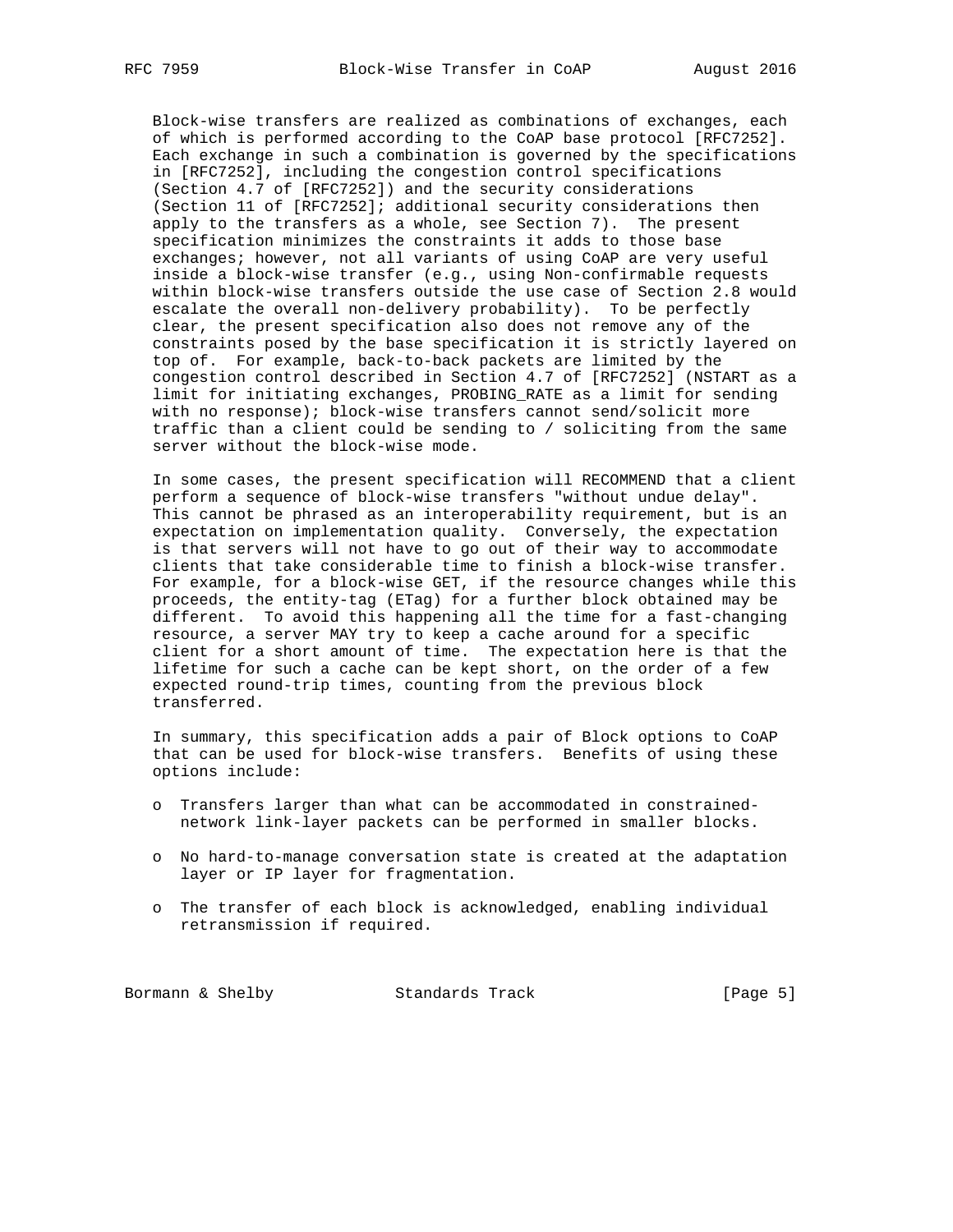- o Both sides have a say in the block size that actually will be used.
- o The resulting exchanges are easy to understand using packet analyzer tools, and thus quite accessible to debugging.
- o If needed, the Block options can also be used (without changes) to provide random access to power-of-two sized blocks within a resource representation.

 A CoAP implementation that does not support these options generally is limited in the size of the representations that can be exchanged, see Section 4.6 of [RFC7252]. Even though the options are Critical, a server may decide to start using them in an unsolicited way in a response. No effort was expended to provide a capability indication mechanism supporting that decision: since the block-wise transfer mechanisms are so fundamental to the use of CoAP for representations larger than about a kilobyte, there is an expectation that they are very widely implemented.

 The key words "MUST", "MUST NOT", "REQUIRED", "SHALL", "SHALL NOT", "SHOULD", "SHOULD NOT", "RECOMMENDED", "NOT RECOMMENDED", "MAY", and "OPTIONAL" in this document are to be interpreted as described in RFC 2119, BCP 14 [RFC2119] and indicate requirement levels for compliant CoAP implementations.

 In this document, the term "byte" is used in its now customary sense as a synonym for "octet".

 Where bit arithmetic is explained, this document uses the notation familiar from the programming language C, except that the operator "\*\*" stands for exponentiation.

2. Block-Wise Transfers

 As discussed in the introduction, there are good reasons to limit the size of datagrams in constrained networks:

- o by the maximum datagram size (˜ 64 KiB for UDP)
- o by the desire to avoid IP fragmentation (MTU of 1280 for IPv6)
- o by the desire to avoid adaptation-layer fragmentation (60-80 bytes for 6LoWPAN [RFC4919])

 When a resource representation is larger than can be comfortably transferred in the payload of a single CoAP datagram, a Block option can be used to indicate a block-wise transfer. As payloads can be

Bormann & Shelby Standards Track [Page 6]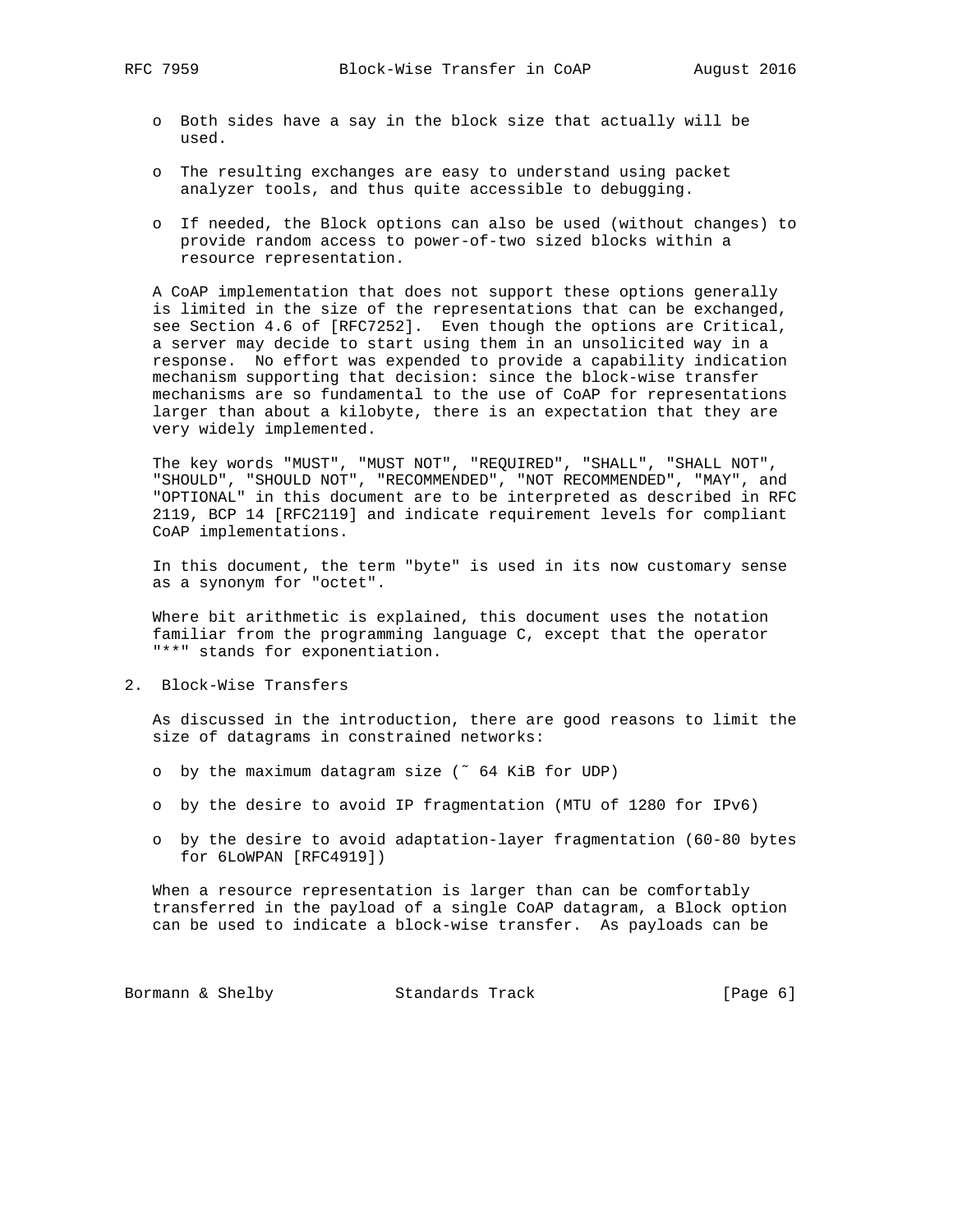sent both with requests and with responses, this specification provides two separate options for each direction of payload transfer. In naming these options (for block-wise transfers as well as in Section 4), we use the number 1 ("Block1", "Size1") to refer to the transfer of the resource representation that pertains to the request, and the number 2 ("Block2", "Size2") to refer to the transfer of the resource representation for the response.

 In the following, the term "payload" will be used for the actual content of a single CoAP message, i.e., a single block being transferred, while the term "body" will be used for the entire resource representation that is being transferred in a block-wise fashion. The Content-Format Option applies to the body, not to the payload; in particular, the boundaries between the blocks may be in places that are not separating whole units in terms of the structure, encoding, or content-coding used by the Content-Format. (Similarly, the ETag Option defined in Section 5.10.6 of [RFC7252] applies to the whole representation of the resource, and thus to the body of the response.)

 In most cases, all blocks being transferred for a body (except for the last one) will be of the same size. (If the first request uses a bigger block size than the receiver prefers, subsequent requests will use the preferred block size.) The block size is not fixed by the protocol. To keep the implementation as simple as possible, the Block options support only a small range of power-of-two block sizes, from 2\*\*4 (16) to 2\*\*10 (1024) bytes. As bodies often will not evenly divide into the power-of-two block size chosen, the size need not be reached in the final block (but even for the final block, the chosen power-of-two size will still be indicated in the block size field of the Block option).

2.1. The Block2 and Block1 Options

|  |  |                                  |  | No.   C   U   N   R   Name   Format   Length   Default |
|--|--|----------------------------------|--|--------------------------------------------------------|
|  |  |                                  |  | 23   C   U   -   -   Block2   uint   0-3   (none)      |
|  |  | -----+---+---+---+---+---------- |  |                                                        |

#### Table 1: Block Option Numbers

 Both Block1 and Block2 Options can be present in both the request and response messages. In either case, the Block1 Option pertains to the request payload, and the Block2 Option pertains to the response payload.

Bormann & Shelby Standards Track [Page 7]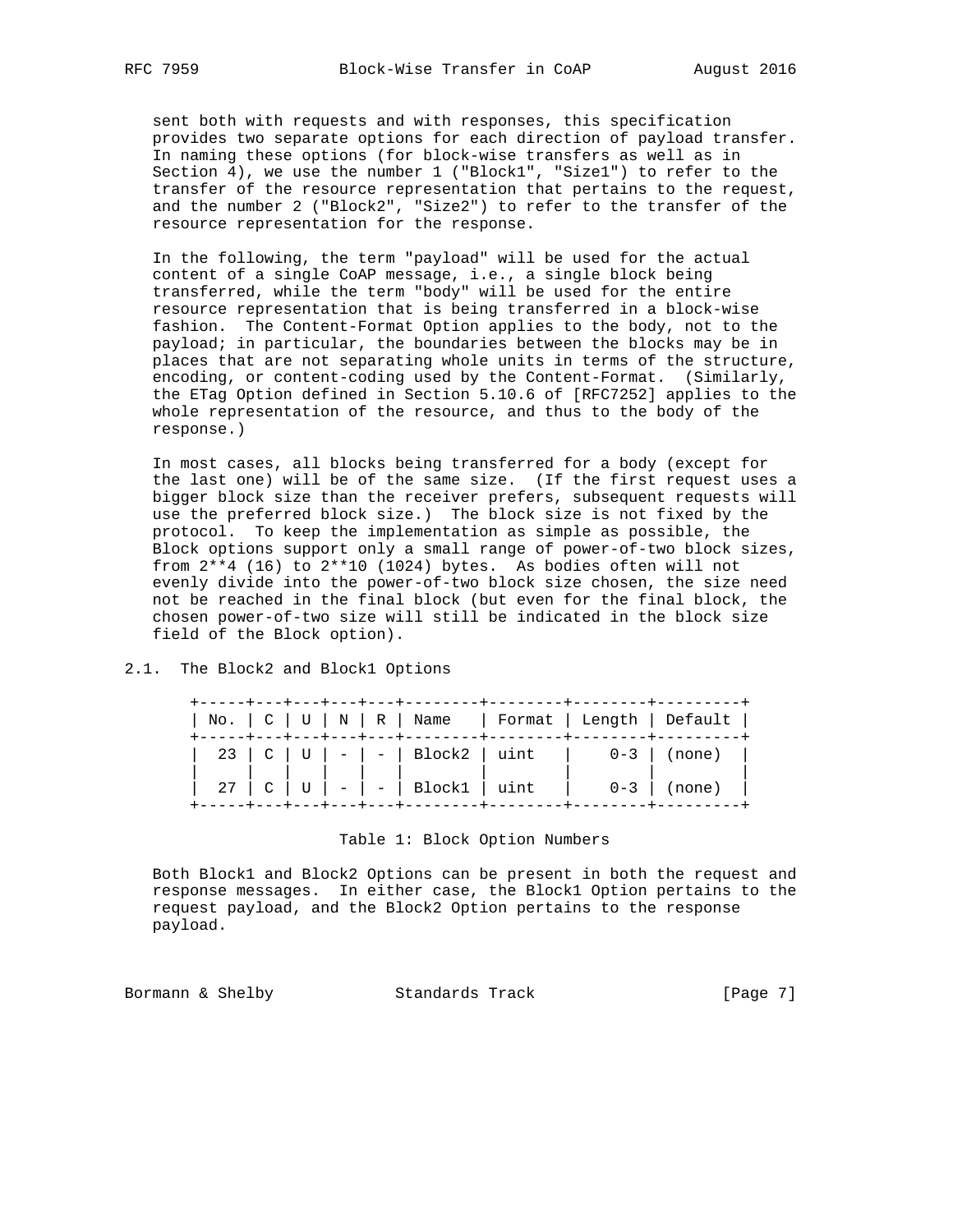Hence, for the methods defined in [RFC7252], Block1 is useful with the payload-bearing POST and PUT requests and their responses. Block2 is useful with GET, POST, and PUT requests and their payload bearing responses (2.01, 2.02, 2.04, and 2.05 -- see Section 5.5 of [RFC7252]).

Where Block1 is present in a request or Block2 in a response (i.e., in that message to the payload of which it pertains) it indicates a block-wise transfer and describes how this specific block-wise payload forms part of the entire body being transferred ("descriptive usage"). Where it is present in the opposite direction, it provides additional control on how that payload will be formed or was processed ("control usage").

 Implementation of either Block option is intended to be optional. However, when it is present in a CoAP message, it MUST be processed (or the message rejected); therefore, it is identified as a Critical option. Either Block option MUST NOT occur more than once in a single message.

2.2. Structure of a Block Option

 Three items of information may need to be transferred in a Block (Block1 or Block2) option:

- o the size of the block (SZX);
- o whether more blocks are following (M);
- o the relative number of the block (NUM) within a sequence of blocks with the given size.

 The value of the Block option is a variable-size (0 to 3 byte) unsigned integer (uint, see Section 3.2 of [RFC7252]). This integer value encodes these three fields, see Figure 1. (Due to the CoAP uint-encoding rules, when all of NUM, M, and SZX happen to be zero, a zero-byte integer will be sent.)

Bormann & Shelby Standards Track [Page 8]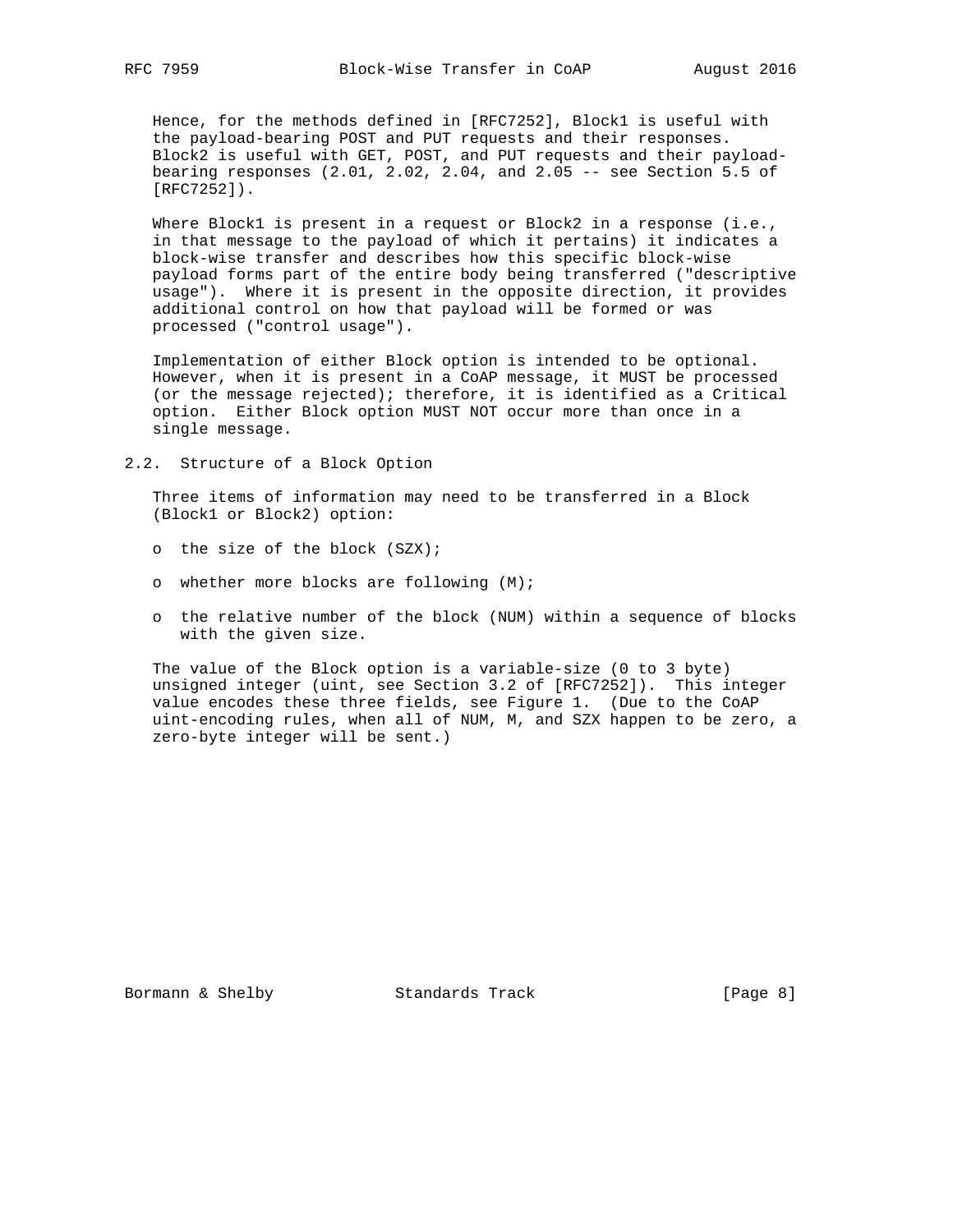0 0 1 2 3 4 5 6 7 +-+-+-+-+-+-+-+-+ | NUM |M| SZX | +-+-+-+-+-+-+-+-+  $\sim$  0  $\sim$  1 0 1 2 3 4 5 6 7 8 9 0 1 2 3 4 5 +-+-+-+-+-+-+-+-+-+-+-+-+-+-+-+-+ | NUM |M| SZX | +-+-+-+-+-+-+-+-+-+-+-+-+-+-+-+-+  $0$  1 2 0 1 2 3 4 5 6 7 8 9 0 1 2 3 4 5 6 7 8 9 0 1 2 3 +-+-+-+-+-+-+-+-+-+-+-+-+-+-+-+-+-+-+-+-+-+-+-+-+ NUM | M| SZX | +-+-+-+-+-+-+-+-+-+-+-+-+-+-+-+-+-+-+-+-+-+-+-+-+

Figure 1: Block Option Value

 The block size is encoded using a three-bit unsigned integer (0 for 2\*\*4 bytes to 6 for 2\*\*10 bytes), which we call the "SZX" ("size exponent"); the actual block size is then " $2**$  (SZX + 4)". SZX is transferred in the three least significant bits of the option value (i.e., "val & 7" where "val" is the value of the option).

The fourth least significant bit, the M or "more" bit ("val &  $8"$ ), indicates whether more blocks are following or if the current block wise transfer is the last block being transferred.

 The option value divided by sixteen (the NUM field) is the sequence number of the block currently being transferred, starting from zero. The current transfer is, therefore, about the "size" bytes starting at byte "NUM <<  $(SZX + 4)$ ".

Implementation note: As an implementation convenience, "(val  $\&$  ~0xF) << (val & 7)", i.e., the option value with the last 4 bits masked out, shifted to the left by the value of SZX, gives the byte position of the first byte of the block being transferred.

 More specifically, within the option value of a Block1 or Block2 Option, the meaning of the option fields is defined as follows:

 NUM: Block Number, indicating the block number being requested or provided. Block number 0 indicates the first block of a body (i.e., starting with the first byte of the body).

Bormann & Shelby Standards Track [Page 9]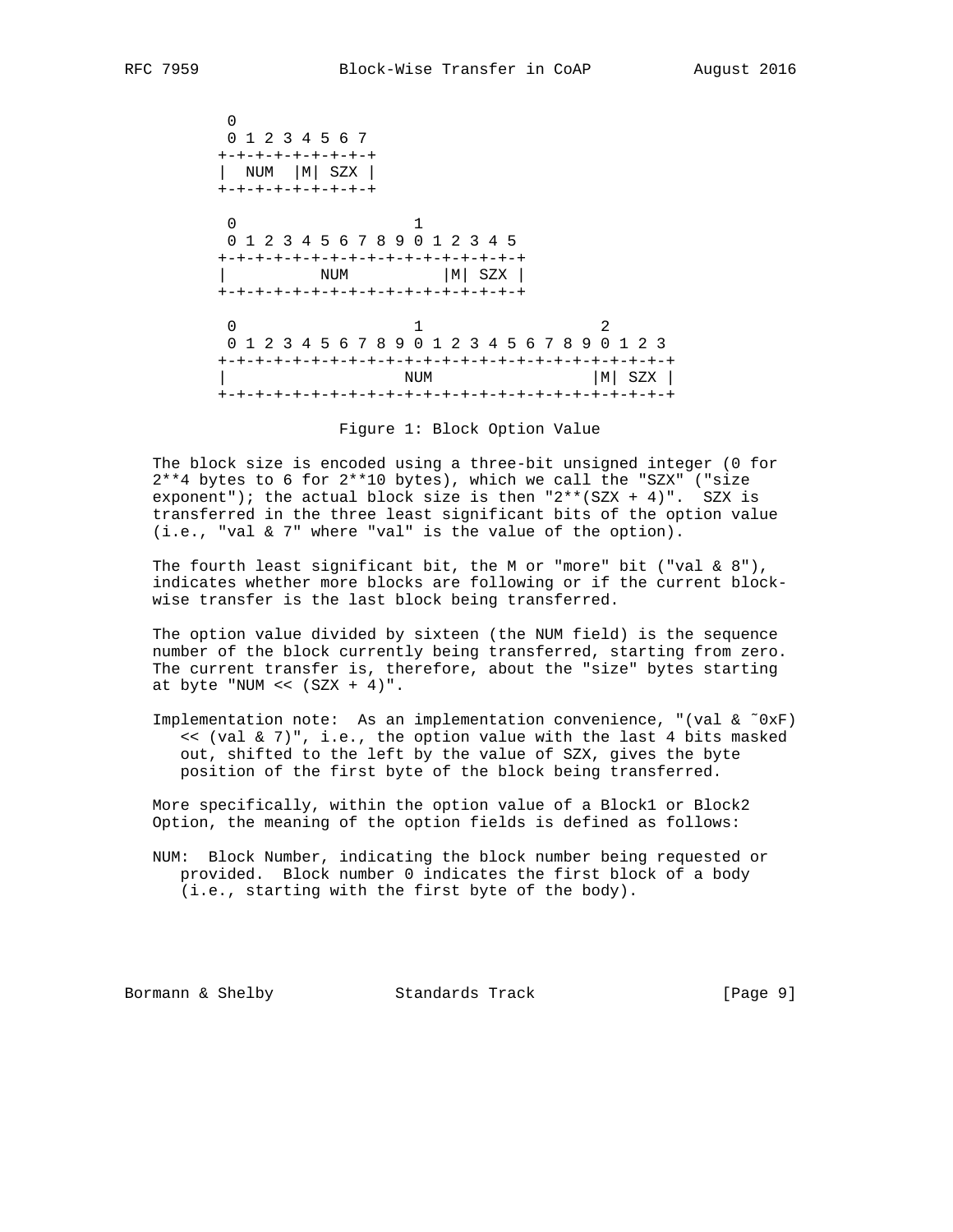- M: More Flag ("not last block"). For descriptive usage, this flag, if unset, indicates that the payload in this message is the last block in the body; when set, it indicates that there are one or more additional blocks available. When a Block2 Option is used in a request to retrieve a specific block number ("control usage"), the M bit MUST be sent as zero and ignored on reception. (In a Block1 Option in a response, the M flag is used to indicate atomicity, see below.)
- SZX: Block Size. The block size is represented as a three-bit unsigned integer indicating the size of a block to the power of two. Thus, block size =  $2**$ (SZX + 4). The allowed values of SZX are 0 to 6, i.e., the minimum block size is  $2**(0+4) = 16$  and the maximum is  $2^{**}(6+4) = 1024$ . The value 7 for SZX (which would indicate a block size of 2048) is reserved, i.e., MUST NOT be sent and MUST lead to a 4.00 Bad Request response code upon reception in a request.

 There is no default value for the Block1 and Block2 Options. Absence of one of these options is equivalent to an option value of 0 with respect to the value of NUM and M that could be given in the option, i.e., it indicates that the current block is the first and only block of the transfer (block number 0, M bit not set). However, in contrast to the explicit value 0, which would indicate an SZX of 0 and thus a size value of 16 bytes, there is no specific explicit size implied by the absence of the option -- the size is left unspecified. (As for any uint, the explicit value 0 is efficiently indicated by a zero-length option; this, therefore, is different in semantics from the absence of the option.)

#### 2.3. Block Options in Requests and Responses

The Block options are used in one of three roles:

- o In descriptive usage, i.e., a Block2 Option in a response (such as a 2.05 response for GET), or a Block1 Option in a request (a PUT or POST):
	- \* The NUM field in the option value describes what block number is contained in the payload of this message.
	- \* The M bit indicates whether further blocks need to be transferred to complete the transfer of that body.
	- \* The block size implied by SZX MUST match the size of the payload in bytes, if the M bit is set. (SZX does not govern the payload size if M is unset). For Block2, if the request suggested a larger value of SZX, the next request MUST move SZX

Bormann & Shelby Standards Track [Page 10]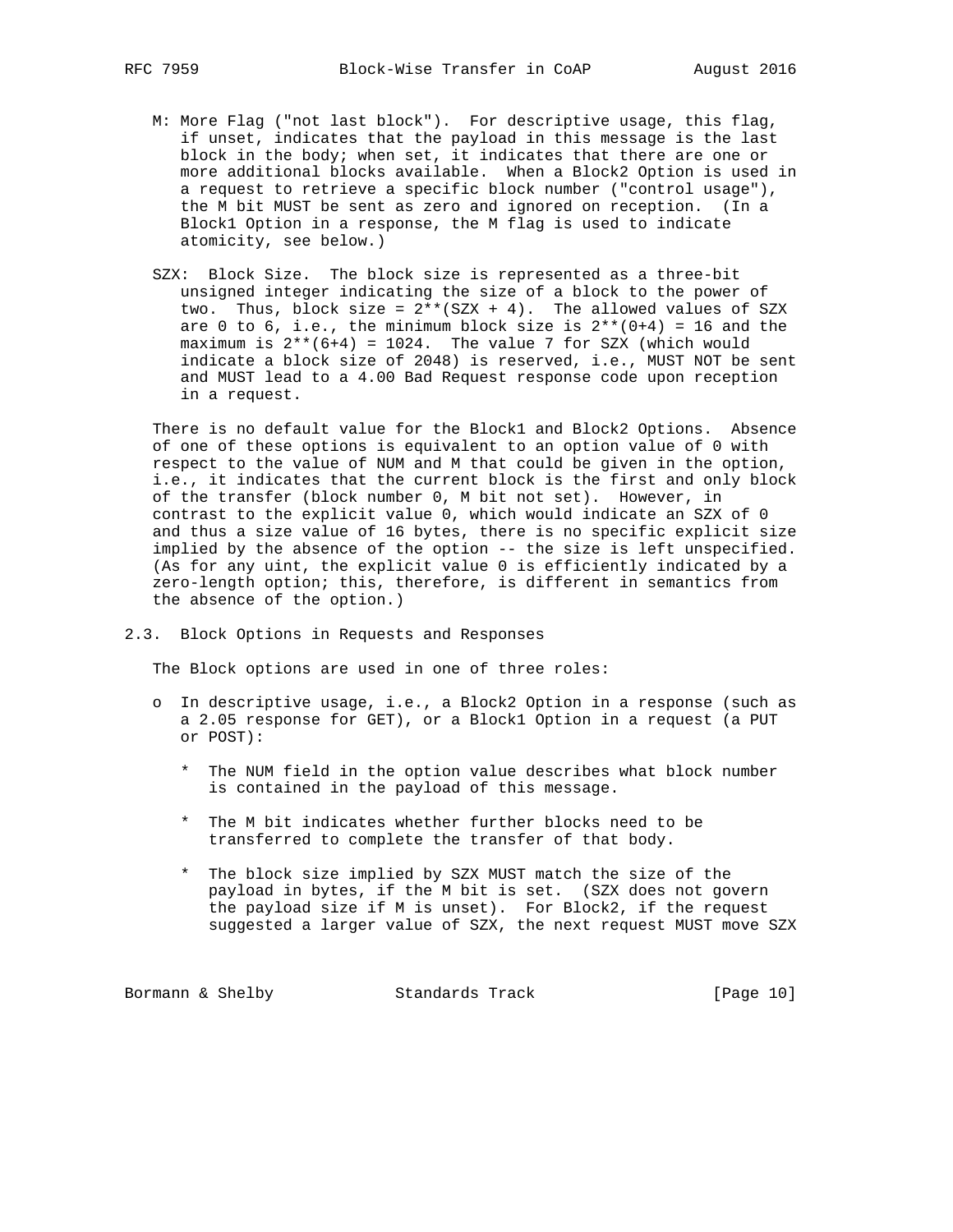down to the size given in the response. (The effect is that, if the server uses the smaller of (1) its preferred block size and (2) the block size requested, all blocks for a body use the same block size.)

- o A Block2 Option in control usage in a request (e.g., GET):
	- \* The NUM field in the Block2 Option gives the block number of the payload that is being requested to be returned in the response.
	- \* In this case, the M bit has no function and MUST be set to zero.
	- \* The block size given (SZX) suggests a block size (in the case of block number 0) or repeats the block size of previous blocks received (in the case of a non-zero block number).
- o A Block1 Option in control usage in a response (e.g., a 2.xx response for a PUT or POST request):
	- \* The NUM field of the Block1 Option indicates what block number is being acknowledged.
	- \* If the M bit was set in the request, the server can choose whether to act on each block separately, with no memory, or whether to handle the request for the entire body atomically, or any mix of the two.
		- + If the M bit is also set in the response, it indicates that this response does not carry the final response code to the request, i.e., the server collects further blocks from the same endpoint and plans to implement the request atomically (e.g., acts only upon reception of the last block of payload). In this case, the response MUST NOT carry a Block2 Option.
		- + Conversely, if the M bit is unset even though it was set in the request, it indicates the block-wise request was enacted now specifically for this block, and the response carries the final response to this request (and to any previous ones with the M bit set in the response's Block1 Option in this sequence of block-wise transfers); the client is still expected to continue sending further blocks, the request method for which may or may not also be enacted per-block. (Note that the resource is now in a partially updated state; this approach is only appropriate where exposing such an

Bormann & Shelby Standards Track [Page 11]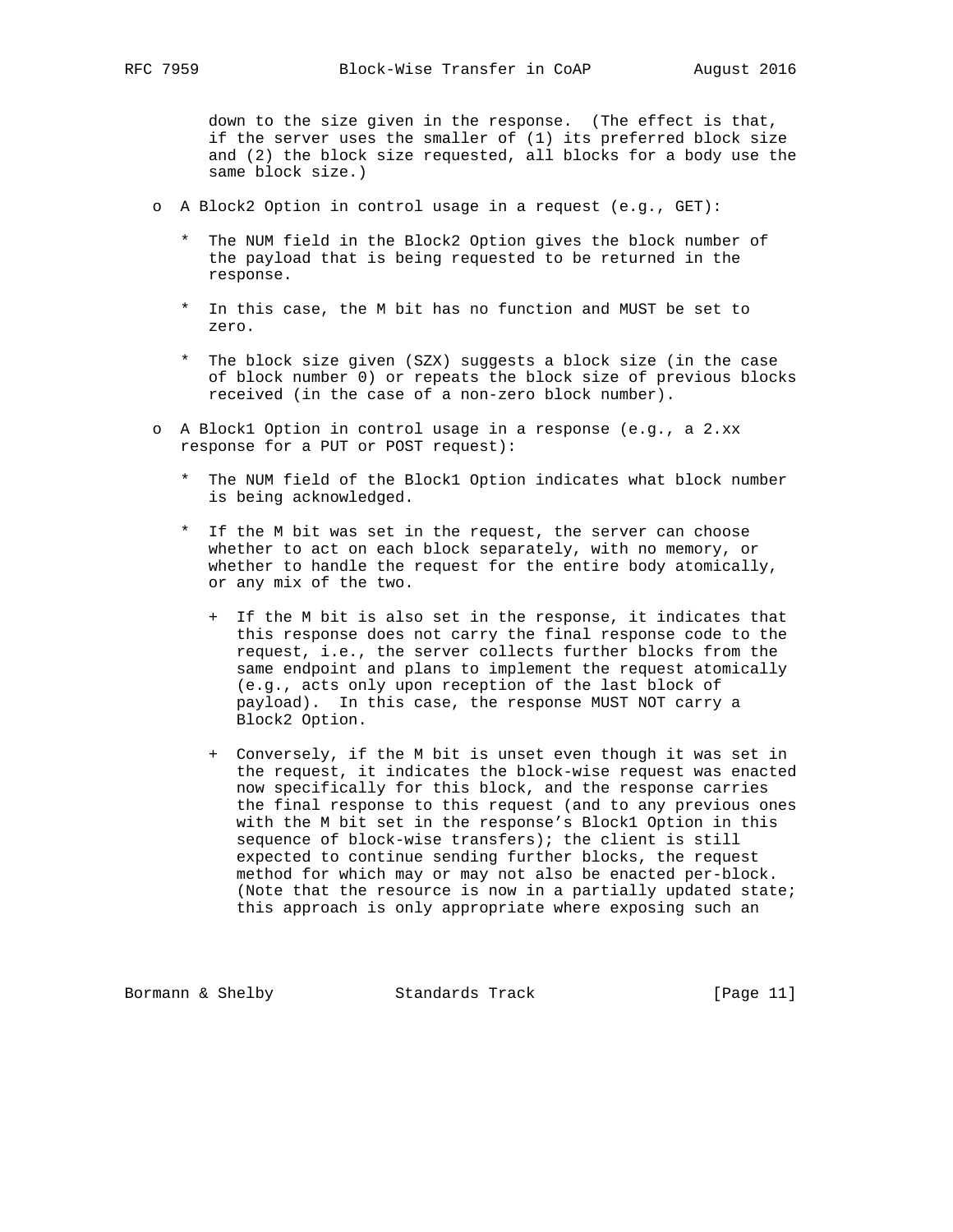intermediate state is acceptable. The client can reduce the window by quickly continuing to update the resource, or, in case of failure, restarting the update.)

 \* Finally, the SZX block size given in a control Block1 Option indicates the largest block size preferred by the server for transfers toward the resource that is the same or smaller than the one used in the initial exchange; the client SHOULD use this block size or a smaller one in all further requests in the transfer sequence, even if that means changing the block size (and possibly scaling the block number accordingly) from now on.

 Using one or both Block options, a single REST operation can be split into multiple CoAP message exchanges. As specified in [RFC7252], each of these message exchanges uses their own CoAP Message ID.

 The Content-Format Option sent with the requests or responses MUST reflect the Content-Format of the entire body. If blocks of a response body arrive with different Content-Format Options, it is up to the client how to handle this error (it will typically abort any ongoing block-wise transfer). If blocks of a request arrive at a server with mismatching Content-Format Options, the server MUST NOT assemble them into a single request; this usually leads to a 4.08 (Request Entity Incomplete, Section 2.9.2) error response on the mismatching block.

#### 2.4. Using the Block2 Option

 When a request is answered with a response carrying a Block2 Option with the M bit set, the requester may retrieve additional blocks of the resource representation by sending further requests with the same options as the initial request and a Block2 Option giving the block number and block size desired. In a request, the client MUST set the M bit of a Block2 Option to zero and the server MUST ignore it on reception.

 To influence the block size used in a response, the requester MAY also use the Block2 Option on the initial request, giving the desired size, a block number of zero and an M bit of zero. A server MUST use the block size indicated or a smaller size. Any further block-wise requests for blocks beyond the first one MUST indicate the same block size that was used by the server in the response for the first request that gave a desired size using a Block2 Option.

 Once the Block2 Option is used by the requester and a first response has been received with a possibly adjusted block size, all further requests in a single block-wise transfer will ultimately converge on

Bormann & Shelby Standards Track [Page 12]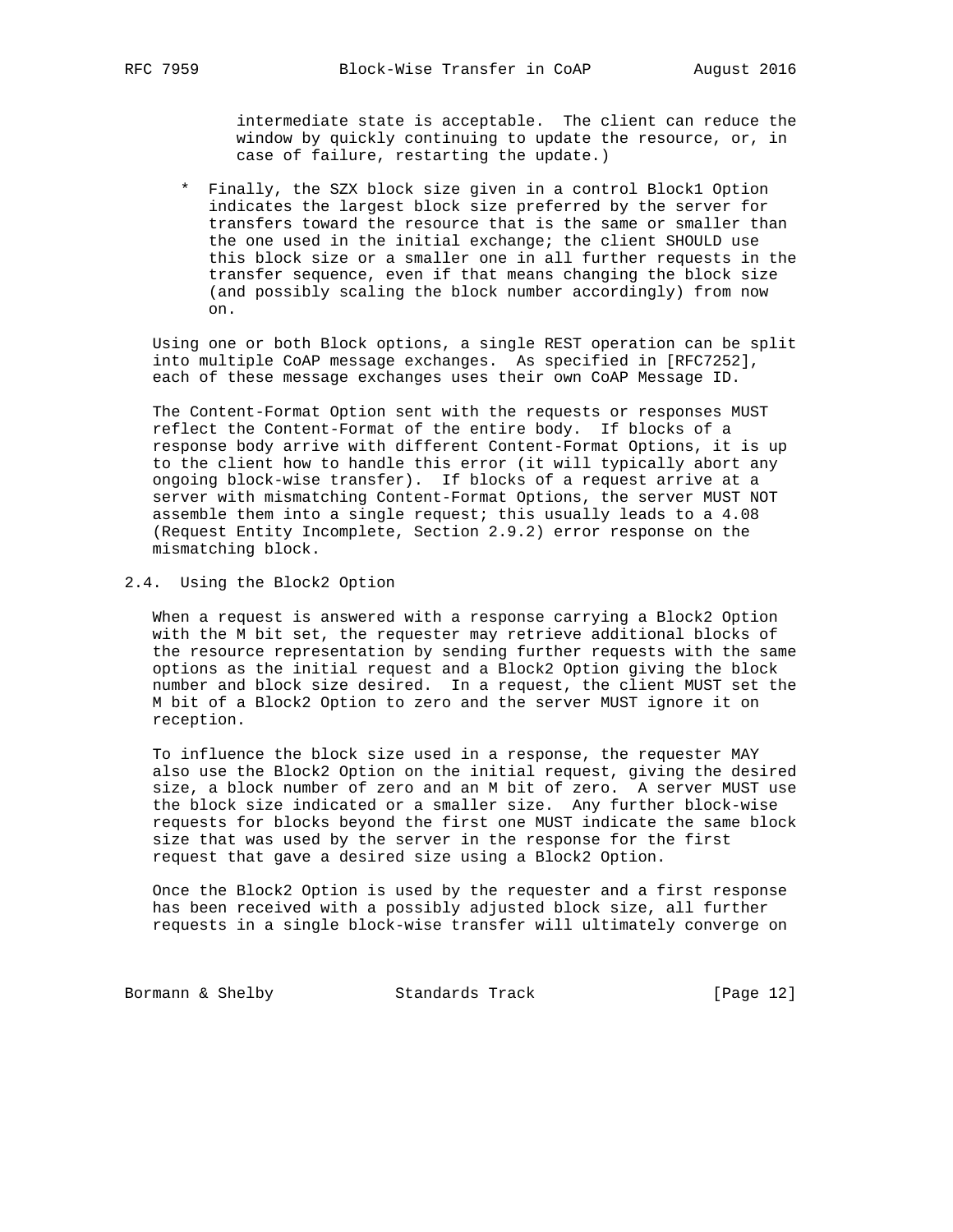using the same size, except that there may not be enough content to fill the last block (the one returned with the M bit not set). (Note that the client may start using the Block2 Option in a second request after a first request without a Block2 Option resulted in a Block2 Option in the response.) The server uses the block size indicated in the request option or a smaller size, but the requester MUST take note of the actual block size used in the response it receives to its initial request and proceed to use it in subsequent requests. The server behavior MUST ensure that this client behavior results in the same block size for all responses in a sequence (except for the last one with the M bit not set, and possibly the first one if the initial request did not contain a Block2 Option).

 Block-wise transfers can be used to GET resources whose representations are entirely static (not changing over time at all, such as in a schema describing a device), or for dynamically changing resources. In the latter case, the Block2 Option SHOULD be used in conjunction with the ETag Option ([RFC7252], Section 5.10.6), to ensure that the blocks being reassembled are from the same version of the representation: The server SHOULD include an ETag Option in each response. If an ETag Option is available, the client, when reassembling the representation from the blocks being exchanged, MUST compare ETag Options. If the ETag Options do not match in a GET transfer, the requester has the option of attempting to retrieve fresh values for the blocks it retrieved first. To minimize the resulting inefficiency, the server MAY cache the current value of a representation for an ongoing sequence of requests. (The server may identify the sequence by the combination of the requesting endpoint and the URI being the same in each block-wise request.) Note well that this specification makes no requirement for the server to establish any state; however, servers that offer quickly changing resources may thereby make it impossible for a client to ever retrieve a consistent set of blocks. Clients that want to retrieve all blocks of a resource SHOULD strive to do so without undue delay. Servers can fully expect to be free to discard any cached state after a period of EXCHANGE\_LIFETIME ([RFC7252], Section 4.8.2) after the last access to the state, however, there is no requirement to always keep the state for as long.

 The Block2 Option provides no way for a single endpoint to perform multiple concurrently proceeding block-wise response payload transfer (e.g., GET) operations to the same resource. This is rarely a requirement, but as a workaround, a client may vary the cache key (e.g., by using one of several URIs accessing resources with the same semantics, or by varying a proxy-safe elective option).

Bormann & Shelby Standards Track [Page 13]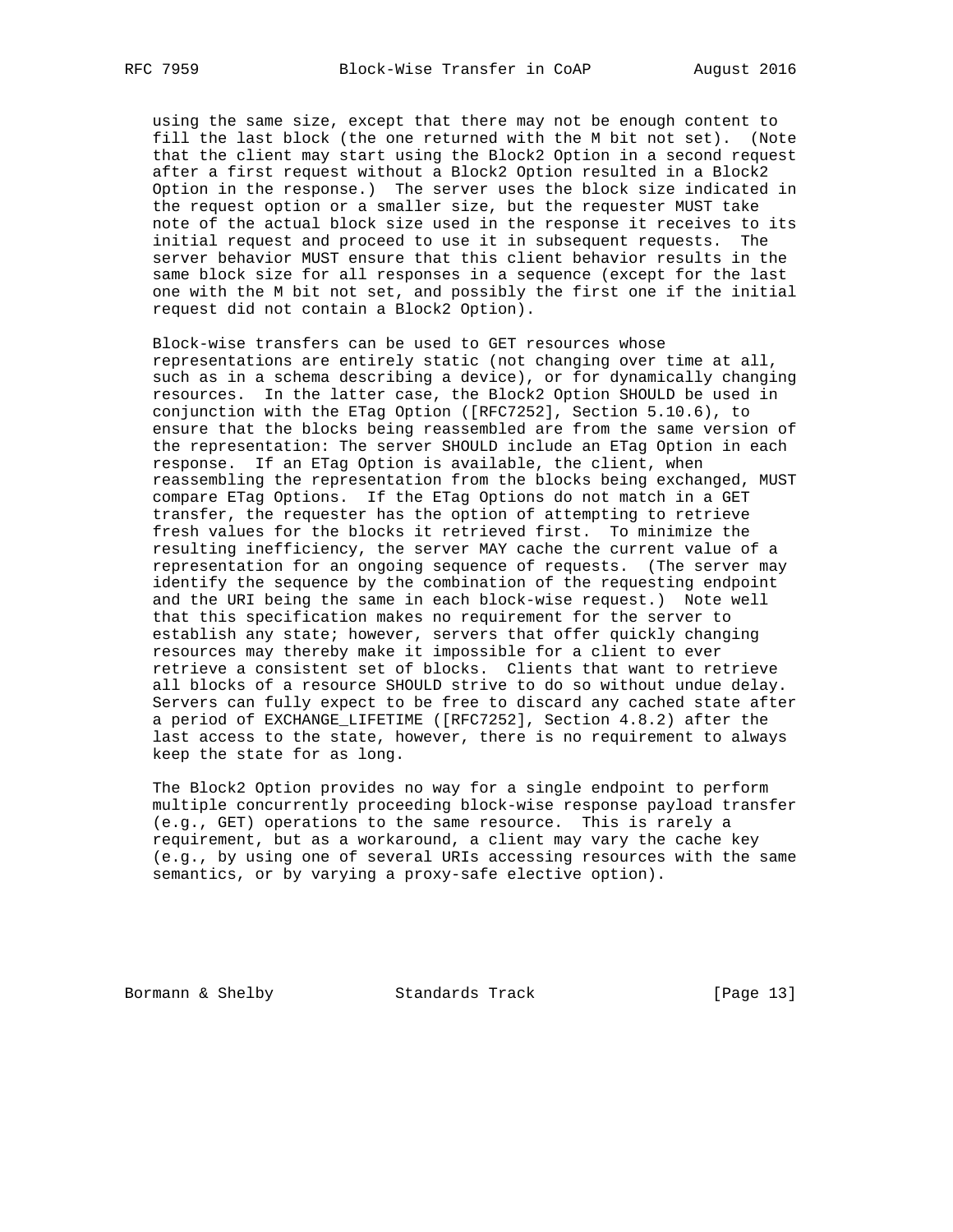## 2.5. Using the Block1 Option

 In a request with a request payload (e.g., PUT or POST), the Block1 Option refers to the payload in the request (descriptive usage).

 In response to a request with a payload (e.g., a PUT or POST transfer), the block size given in the Block1 Option indicates the block size preference of the server for this resource (control usage). Obviously, at this point the first block has already been transferred by the client without benefit of this knowledge. Still, the client SHOULD heed the preference indicated and, for all further blocks, use the block size preferred by the server or a smaller one. Note that any reduction in the block size may mean that the second request starts with a block number larger than one, as the first request already transferred multiple blocks as counted in the smaller size.

 To counter the effects of adaptation-layer fragmentation on packet delivery probability, a client may want to give up retransmitting a request with a relatively large payload even before MAX\_RETRANSMIT has been reached, and try restating the request as a block-wise transfer with a smaller payload. Note that this new attempt is then a new message-layer transaction and requires a new Message ID. (Because of the uncertainty about whether the request or the acknowledgement was lost, this strategy is useful mostly for idempotent requests.)

 In a block-wise transfer of a request payload (e.g., a PUT or POST) that is intended to be implemented in an atomic fashion at the server, the actual creation/replacement takes place at the time the final block, i.e., a block with the M bit unset in the Block1 Option, is received. In this case, all success responses to non-final blocks carry the response code 2.31 (Continue, Section 2.9.1). If not all previous blocks are available at the server at the time of processing the final block, the transfer fails and error code 4.08 (Request Entity Incomplete, Section 2.9.2) MUST be returned. A server MAY also return a 4.08 error code for any (final or non-final) Block1 transfer that is not in sequence; therefore, clients that do not have specific mechanisms to handle this case SHOULD always start with block zero and send the following blocks in order.

 One reason that a client might encounter a 4.08 error code is that the server has already timed out and discarded the partial request body being assembled. Clients SHOULD strive to send all blocks of a request without undue delay. Servers can fully expect to be free to discard any partial request body when a period of EXCHANGE\_LIFETIME

Bormann & Shelby Standards Track [Page 14]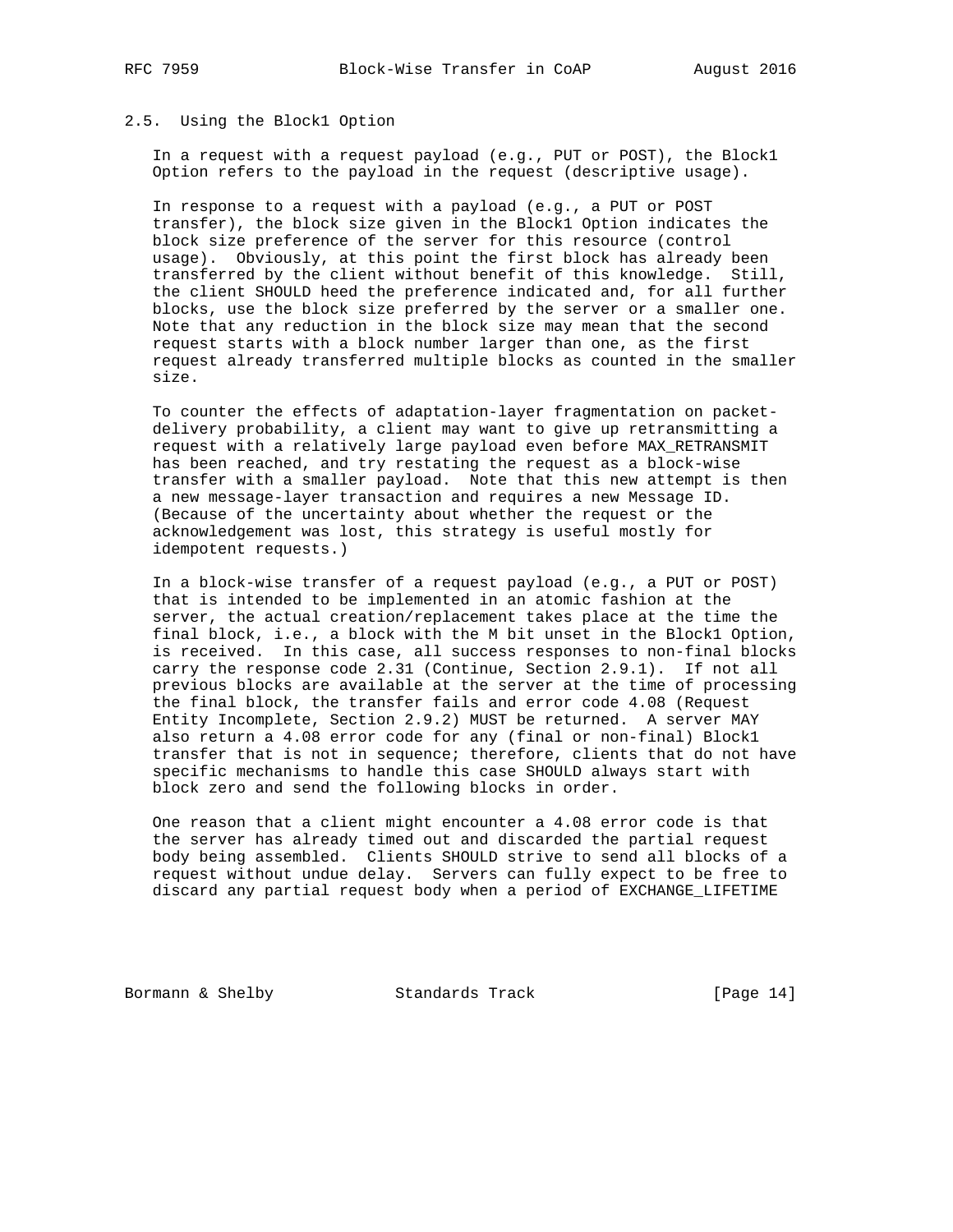([RFC7252], Section 4.8.2) has elapsed after the most recent block was transferred; however, there is no requirement on a server to always keep the partial request body for as long.

 The error code 4.13 (Request Entity Too Large) can be returned at any time by a server that does not currently have the resources to store blocks for a block-wise request payload transfer that it would intend to implement in an atomic fashion. (Note that a 4.13 response to a request that does not employ Block1 is a hint for the client to try sending Block1, and a 4.13 response with a smaller SZX in its Block1 Option than requested is a hint to try a smaller SZX.)

 A block-wise transfer of a request payload that is implemented in a stateless fashion at the server is likely to leave the resource being operated on in an inconsistent state while the transfer is still ongoing or when the client does not complete the transfer. This characteristic is closer to that of remote file systems than to that of HTTP, where state is always kept on the server during a transfer. Techniques well known from shared file access (e.g., client-specific temporary resources) can be used to mitigate this difference from HTTP.

 The Block1 Option provides no way for a single endpoint to perform multiple concurrently proceeding block-wise request payload transfer (e.g., PUT or POST) operations to the same resource. Starting a new block-wise sequence of requests to the same resource (before an old sequence from the same endpoint was finished) simply overwrites the context the server may still be keeping. (This is probably exactly what one wants in this case -- the client may simply have restarted and lost its knowledge of the previous sequence.)

### 2.6. Combining Block-Wise Transfers with the Observe Option

 The Observe option provides a way for a client to be notified about changes over time of a resource [RFC7641]. Resources observed by clients may be larger than can be comfortably processed or transferred in one CoAP message. The following rules apply to the combination of block-wise transfers with notifications.

 Observation relationships always apply to an entire resource; the Block2 Option does not provide a way to observe a single block of a resource.

 As with basic GET transfers, the client can indicate its desired block size in a Block2 Option in the GET request establishing or renewing the observation relationship. If the server supports block wise transfers, it SHOULD take note of the block size and apply it as a maximum size to all notifications/responses resulting from the GET

Bormann & Shelby Standards Track [Page 15]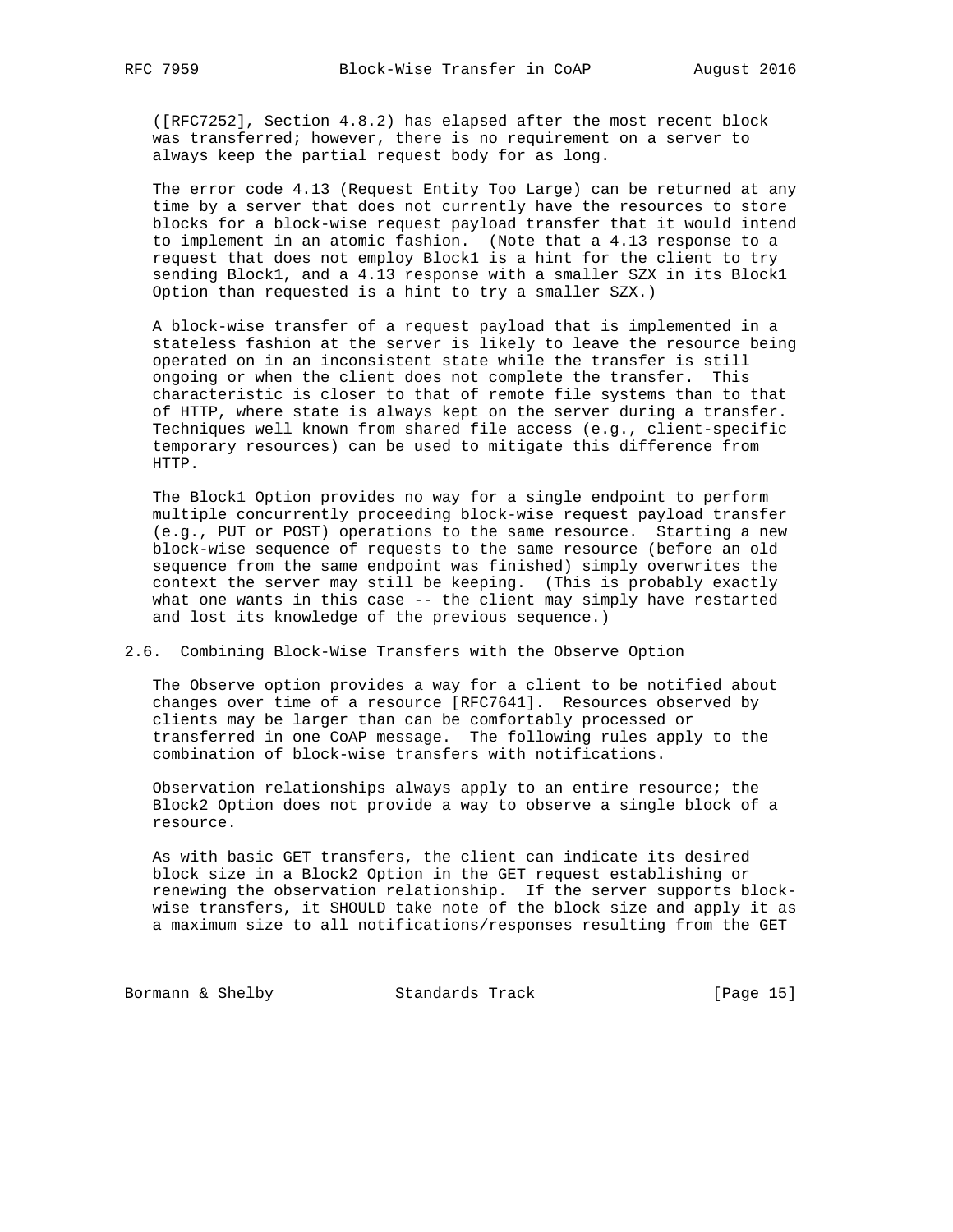request (until the client is removed from the list of observers or the entry in that list is updated by the server receiving a new GET request for the resource from the client).

 When sending a 2.05 (Content) notification, the server only sends the first block of the representation. The client retrieves the rest of the representation as if it had caused this first response by a GET request, i.e., by using additional GET requests with Block2 Options containing NUM values greater than zero. (This results in the transfer of the entire representation, even if only some of the blocks have changed with respect to a previous notification.)

 As with other dynamically changing resources, to ensure that the blocks being reassembled are from the same version of the representation, the server SHOULD include an ETag Option in each response, and the reassembling client MUST compare the ETag Options (Section 2.4). Even more so than for the general case of Block2, clients that want to retrieve all blocks of a resource they have been notified about with a first block SHOULD strive to do so without undue delay.

See Section 3.4 for examples.

2.7. Combining Block1 and Block2

 In PUT and particularly in POST exchanges, both the request body and the response body may be large enough to require the use of block wise transfers. First, the Block1 transfer of the request body proceeds as usual. In the exchange of the last slice of this block wise transfer, the response carries the first slice of the Block2 transfer (NUM is zero). To continue this Block2 transfer, the client continues to send requests similar to the requests in the Block1 phase, but leaves out the Block1 Options and includes a Block2 request option with non-zero NUM.

 Block2 transfers that retrieve the response body for a request that used Block1 MUST be performed in sequential order.

2.8. Combining Block2 with Multicast

 A client can use the Block2 Option in a multicast GET request with NUM = 0 to aid in limiting the size of the response.

 Similarly, a response to a multicast GET request can use a Block2 Option with NUM = 0 if the representation is large, or to further limit the size of the response.

Bormann & Shelby Standards Track [Page 16]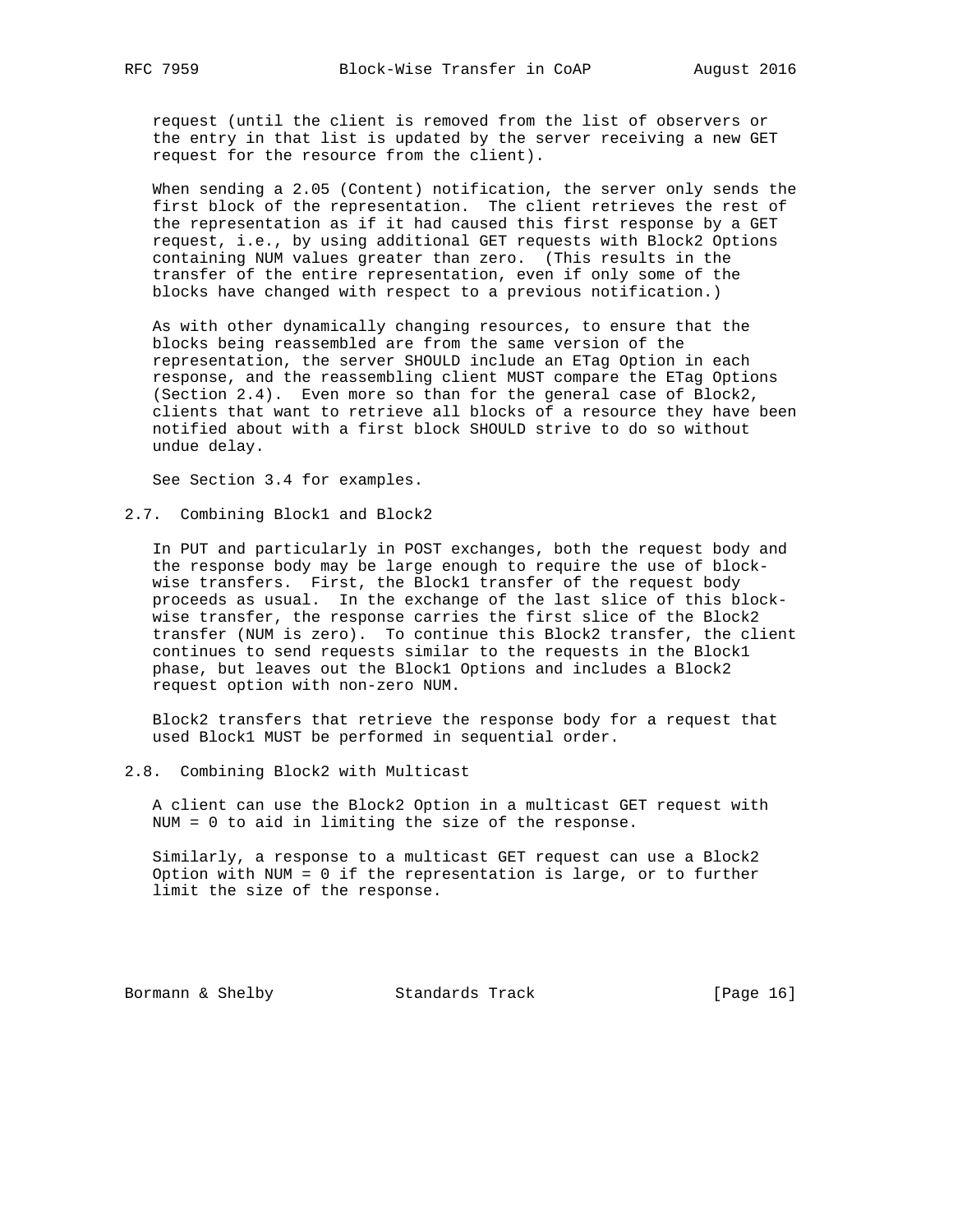In both cases, the client retrieves any further blocks using unicast exchanges; in the unicast requests, the client SHOULD heed any block size preferences indicated by the server in the response to the multicast request.

 Other uses of the Block options in conjunction with multicast messages are for further study.

### 2.9. Response Codes

 Beyond the response codes defined in [RFC7252], this specification defines two response codes and extends the meaning of one.

# 2.9.1. 2.31 Continue

 This new success status code indicates that the transfer of this block of the request body was successful and that the server encourages sending further blocks, but that a final outcome of the whole block-wise request cannot yet be determined. No payload is returned with this response code.

### 2.9.2. 4.08 Request Entity Incomplete

 This new client error status code indicates that the server has not received the blocks of the request body that it needs to proceed. The client has not sent all blocks, not sent them in the order required by the server, or has sent them long enough ago that the server has already discarded them.

 (Note that one reason for not having the necessary blocks at hand may be a Content-Format mismatch, see Section 2.3. Implementation note: A server can reject a Block1 transfer with this code when NUM != 0 and a different Content-Format is indicated than expected from the current state of the resource. If it implements the transfer in a stateless fashion, it can match up the Content-Format of the block against that of the existing resource. If it implements the transfer in an atomic fashion, it can match up the block against the partially reassembled piece of representation that is going to replace the state of the resource.)

## 2.9.3. 4.13 Request Entity Too Large

 In Section 5.9.2.9 of [RFC7252], the response code 4.13 (Request Entity Too Large) is defined to be like HTTP 413 "Request Entity Too Large". [RFC7252] also recommends that this response SHOULD include a Size1 Option (Section 4) to indicate the maximum size of request entity the server is able and willing to handle, unless the server is not in a position to make this information available.

Bormann & Shelby Standards Track [Page 17]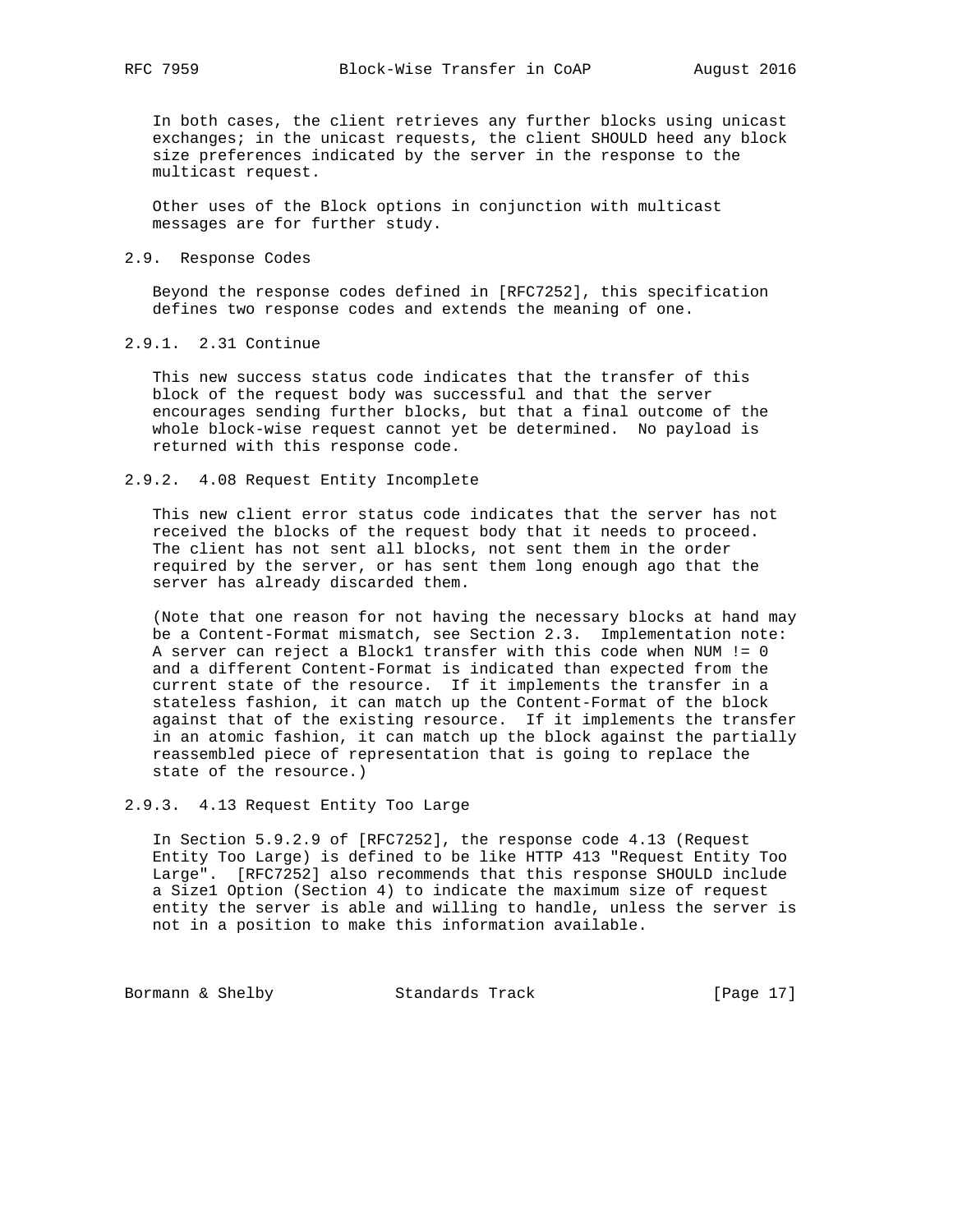The present specification allows the server to return this response code at any time during a Block1 transfer to indicate that it does not currently have the resources to store blocks for a transfer that it would intend to implement in an atomic fashion. It also allows the server to return a 4.13 response to a request that does not employ Block1 as a hint for the client to try sending Block1. Finally, a 4.13 response to a request with a Block1 Option (control usage, see Section 2.3) where the response carries a smaller SZX in its Block1 Option is a hint to try that smaller SZX.

### 2.10. Caching Considerations

 This specification attempts to leave a variety of implementation strategies open for caches, in particular those in caching proxies. For example, a cache is free to cache blocks individually, but also could wait to obtain the complete representation before it serves parts of it. Partial caching may be more efficient in a cross-proxy (equivalent to a streaming HTTP proxy). A cached block (partial cached response) can be used in place of a complete response to satisfy a block-wise request that is presented to a cache. Note that different blocks can have different Max-Age values, as they are transferred at different times. A response with a block updates the freshness of the complete representation. Individual blocks can be validated, and validating a single block validates the complete representation. A response with a Block1 Option in control usage with the M bit set invalidates cached responses for the target URI.

 A cache or proxy that combines responses (e.g., to split blocks in a request or increase the block size in a response, or a cross-proxy) may need to combine 2.31 and 2.01/2.04 responses; a stateless server may be responding with 2.01 only on the first Block1 block transferred, which dominates any 2.04 responses for later blocks.

 If-None-Match only works correctly on Block1 requests with (NUM=0) and MUST NOT be used on Block1 requests with NUM != 0.

### 3. Examples

 This section gives a number of short examples with message flows for a block-wise GET, and for a PUT or POST. These examples demonstrate the basic operation, the operation in the presence of retransmissions, and examples for the operation of the block size negotiation.

Bormann & Shelby Standards Track [Page 18]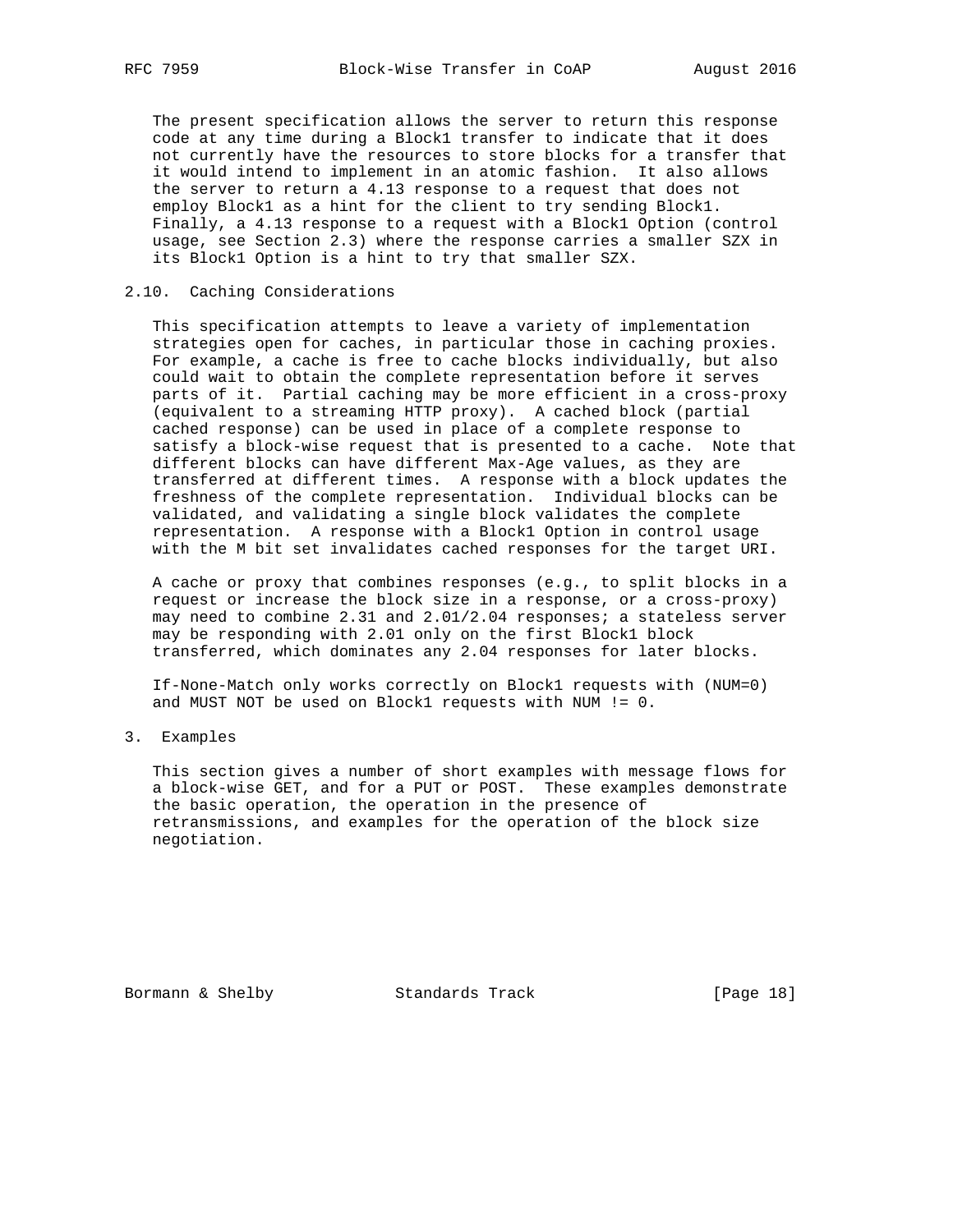In all these examples, a Block option is shown in a decomposed way indicating the kind of Block option (1 or 2) followed by a colon, and then the block number (NUM), more bit (M), and block size exponent (2\*\*(SZX+4)) separated by slashes. For example, a Block2 Option value of 33 would be shown as 2:2/0/32) and a Block1 Option value of 59 would be shown as 1:3/1/128.

As in [RFC7252], "MID" is used as an abbreviation for "Message ID".

3.1. Block2 Examples

 The first example (Figure 2) shows a GET request that is split into three blocks. The server proposes a block size of 128, and the client agrees. The first two ACKs contain a payload of 128 bytes each, and the third ACK contains a payload between 1 and 128 bytes.

| CLIENT                                                                                | SERVER |
|---------------------------------------------------------------------------------------|--------|
| CON [MID=1234], GET, /status                                                          |        |
| $\leftarrow \leftarrow \leftarrow \leftarrow$ ACK [MID=1234], 2.05 Content, 2:0/1/128 |        |
| CON [MID=1235], GET, /status, 2:1/0/128                                               |        |
| <------ ACK [MID=1235], 2.05 Content, 2:1/1/128                                       |        |
| CON [MID=1236], GET, /status, 2:2/0/128                                               |        |
| ACK [MID=1236], 2.05 Content, 2:2/0/128                                               |        |
| Figure 2: Simple Block-Wise GET                                                       |        |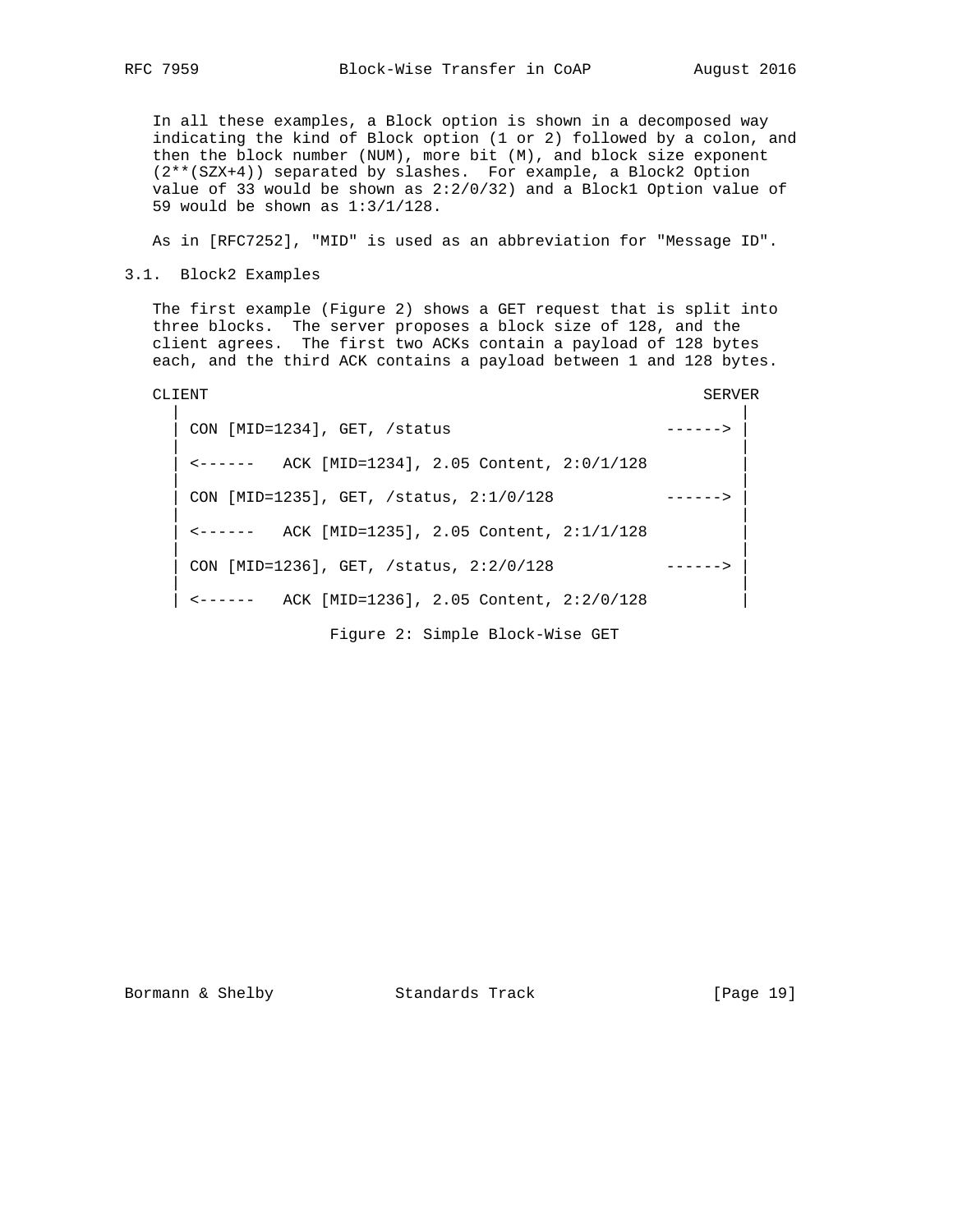In the second example (Figure 3), the client anticipates the block wise transfer (e.g., because of a size indication in the link-format description [RFC6690]) and sends a block size proposal. All ACK messages except for the last carry 64 bytes of payload; the last one carries between 1 and 64 bytes.

CLIENT SERVER | | | CON [MID=1234], GET, /status, 2:0/0/64 ------> | | | | <------ ACK [MID=1234], 2.05 Content, 2:0/1/64 | | | | CON [MID=1235], GET, /status, 2:1/0/64 ------> | | | | <------ ACK [MID=1235], 2.05 Content, 2:1/1/64 | in the state of the state of the state of the state of the state of the state of the state of the state of the : ... : in the second control of the second control of the second control of the second control of the second control o | CON [MID=1238], GET, /status, 2:4/0/64 ------> | | | | <------ ACK [MID=1238], 2.05 Content, 2:4/1/64 | | | | CON [MID=1239], GET, /status, 2:5/0/64 ------> | | |  $|\leftarrow---$  ACK [MID=1239], 2.05 Content, 2:5/0/64  $|\leftarrow|$ Figure 3: Block-Wise GET with Early Negotiation

Bormann & Shelby Standards Track [Page 20]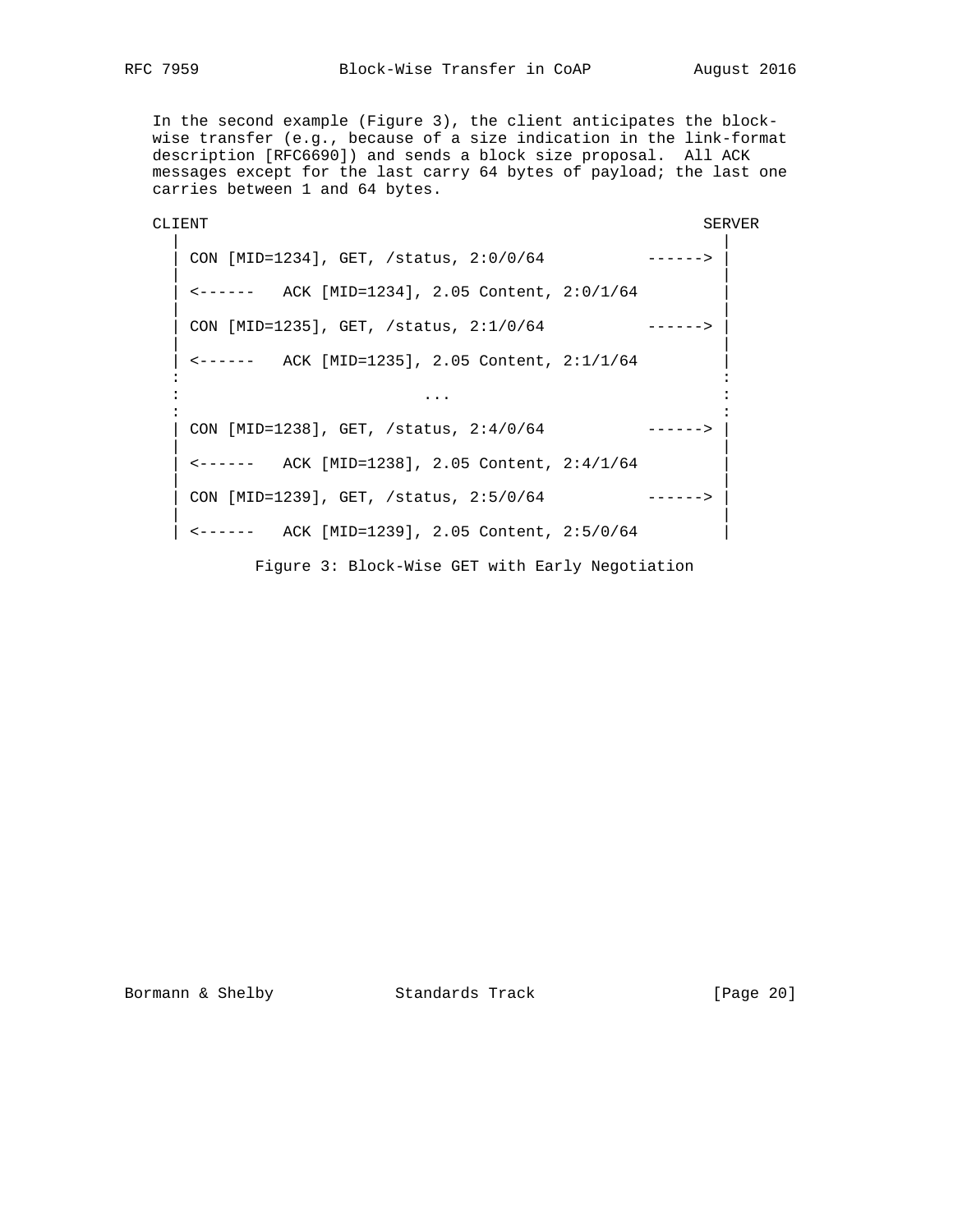In the third example (Figure 4), the client is surprised by the need for a block-wise transfer, and unhappy with the size chosen unilaterally by the server. As it did not send a size proposal initially, the negotiation only influences the size from the second message exchange onward. Since the client already obtained both the first and second 64-byte block in the first 128-byte exchange, it goes on requesting the third 64-byte block ("2/0/64"). None of this is (or needs to be) understood by the server, which simply responds to the requests as it best can.

```
CLIENT SERVER
```
 | | | CON [MID=1234], GET, /status ------> | | | | <------ ACK [MID=1234], 2.05 Content, 2:0/1/128 | | | CON [MID=1235], GET, /status, 2:2/0/64 ------> | | | <------ ACK [MID=1235], 2.05 Content, 2:2/1/64 | | | | CON [MID=1236], GET, /status, 2:3/0/64 ------> | | | | <------ ACK [MID=1236], 2.05 Content, 2:3/1/64 | | |  $\vert$  CON [MID=1237], GET, /status, 2:4/0/64 ------> | | | <------ ACK [MID=1237], 2.05 Content, 2:4/1/64 | | | CON [MID=1238], GET, /status, 2:5/0/64 ------> | |  $\vert$  <------ ACK [MID=1238], 2.05 Content, 2:5/0/64  $\vert$ 

Figure 4: Block-Wise GET with Late Negotiation

 In all these (and the following) cases, retransmissions are handled by the CoAP message exchange layer, so they don't influence the block operations (Figures 5 and 6).

Bormann & Shelby Standards Track [Page 21]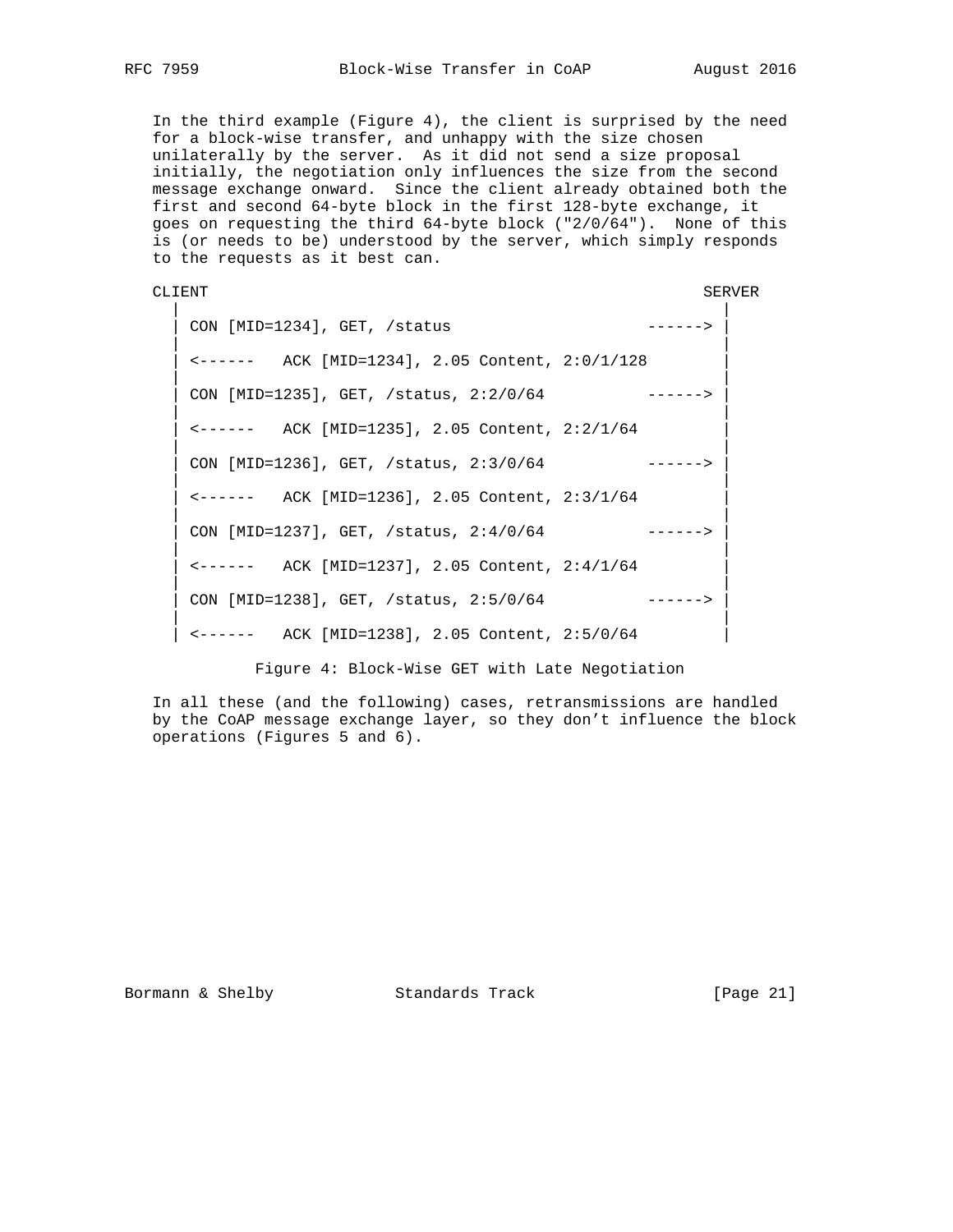```
CLIENT SERVER
 | |
   CON [MID=1234], GET, /status ------>
 | |
    | <------ ACK [MID=1234], 2.05 Content, 2:0/1/128 |
 | |
   CON [MID=1235], GE/////////////////////////
 | |
   (timeout)
 | |
   CON [MID=1235], GET, /status, 2:2/0/64 ------>
 | |
    | <------ ACK [MID=1235], 2.05 Content, 2:2/1/64 |
in the state of the state of the state of the state of the state of the state of the state of the state of the
 : ... :
in the state of the state of the state of the state of the state of the state of the state of the state of the
   CON [MID=1238], GET, /status, 2:5/0/64 ------>
 | |
   | <------ ACK [MID=1238], 2.05 Content, 2:5/0/64 |
```
Figure 5: Block-Wise GET with Late Negotiation and Lost CON

# CLIENT SERVER

```
 | |
   CON [MID=1234], GET, /status ------>
 | |
    | <------ ACK [MID=1234], 2.05 Content, 2:0/1/128 |
 | |
   CON [MID=1235], GET, /status, 2:2/0/64 ------>
 | |
    | //////////////////////////////////tent, 2:2/1/64 |
 | |
   (timeout)
 | |
   CON [MID=1235], GET, /status, 2:2/0/64 ------>
 | |
    | <------ ACK [MID=1235], 2.05 Content, 2:2/1/64 |
in the state of the state of the state of the state of the state of the state of the state of the state of the
 : ... :
in the state of the state of the state of the state of the state of the state of the state of the state of the
   CON [MID=1238], GET, /status, 2:5/0/64 ------>
 | |
   | <------ ACK [MID=1238], 2.05 Content, 2:5/0/64 |
```
Figure 6: Block-Wise GET with Late Negotiation and Lost ACK

Bormann & Shelby Standards Track [Page 22]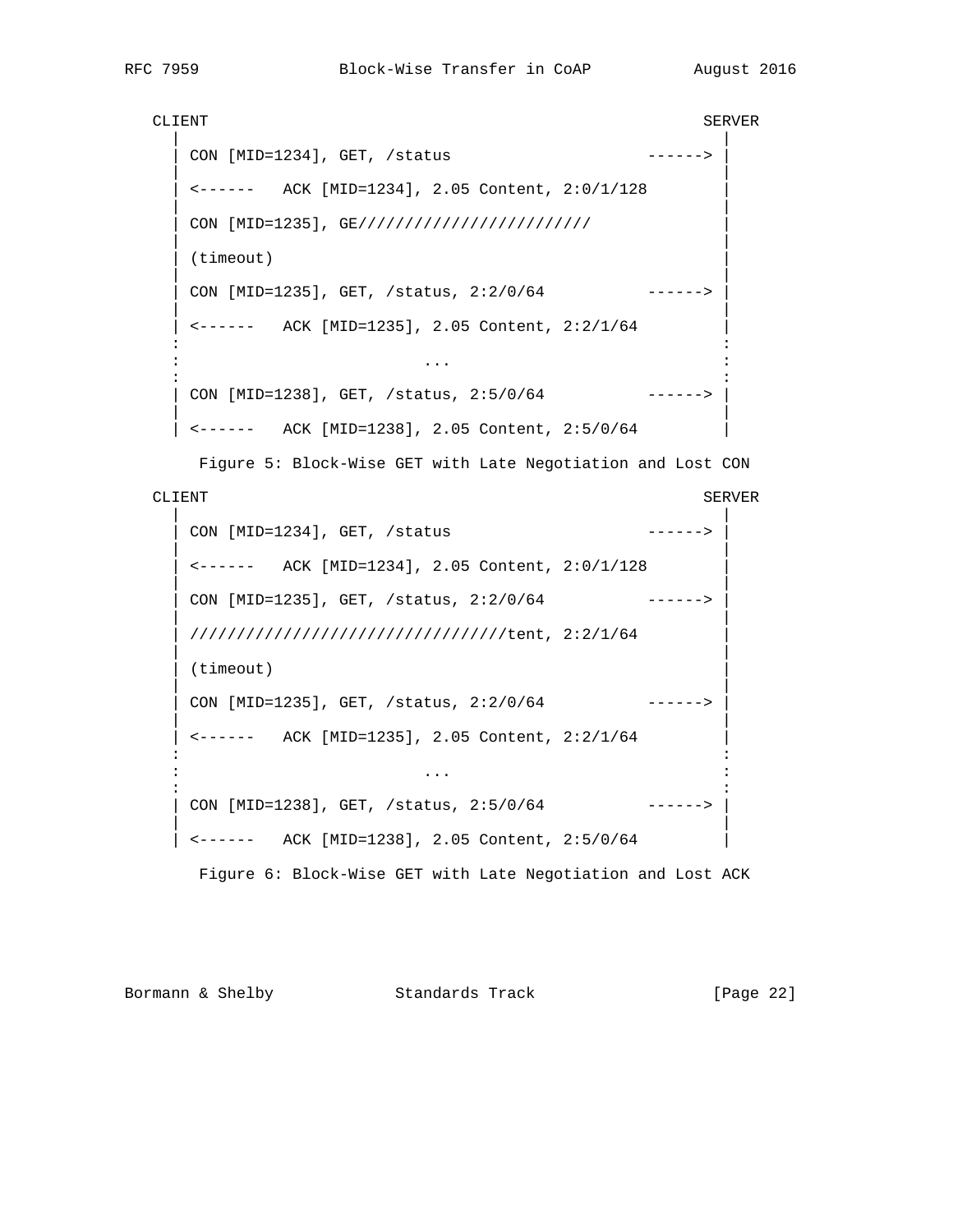## 3.2. Block1 Examples

The following examples demonstrate a PUT exchange; a POST exchange looks the same, with different requirements on atomicity/idempotence. Note that, similar to GET, the responses to the requests that have a more bit in the request Block1 Option are provisional and carry the response code 2.31 (Continue); only the final response tells the client that the PUT succeeded.

CLIENT SERVER

 | | CON [MID=1234], PUT, /options, 1:0/1/128 ------> | | | <------ ACK [MID=1234], 2.31 Continue, 1:0/1/128 | | | CON [MID=1235], PUT, /options, 1:1/1/128 ------> | | | <------ ACK [MID=1235], 2.31 Continue, 1:1/1/128 | | | CON [MID=1236], PUT, /options, 1:2/0/128 ------> | | | <------ ACK [MID=1236], 2.04 Changed, 1:2/0/128 |

Figure 7: Simple Atomic Block-Wise PUT

 A stateless server that simply builds/updates the resource in place (statelessly) may indicate this by not setting the more bit in the response (Figure 8); in this case, the response codes are valid separately for each block being updated. This is of course only an acceptable behavior of the server if the potential inconsistency present during the run of the message exchange sequence does not lead to problems, e.g., because the resource being created or changed is not yet or not currently in use.

Bormann & Shelby Standards Track [Page 23]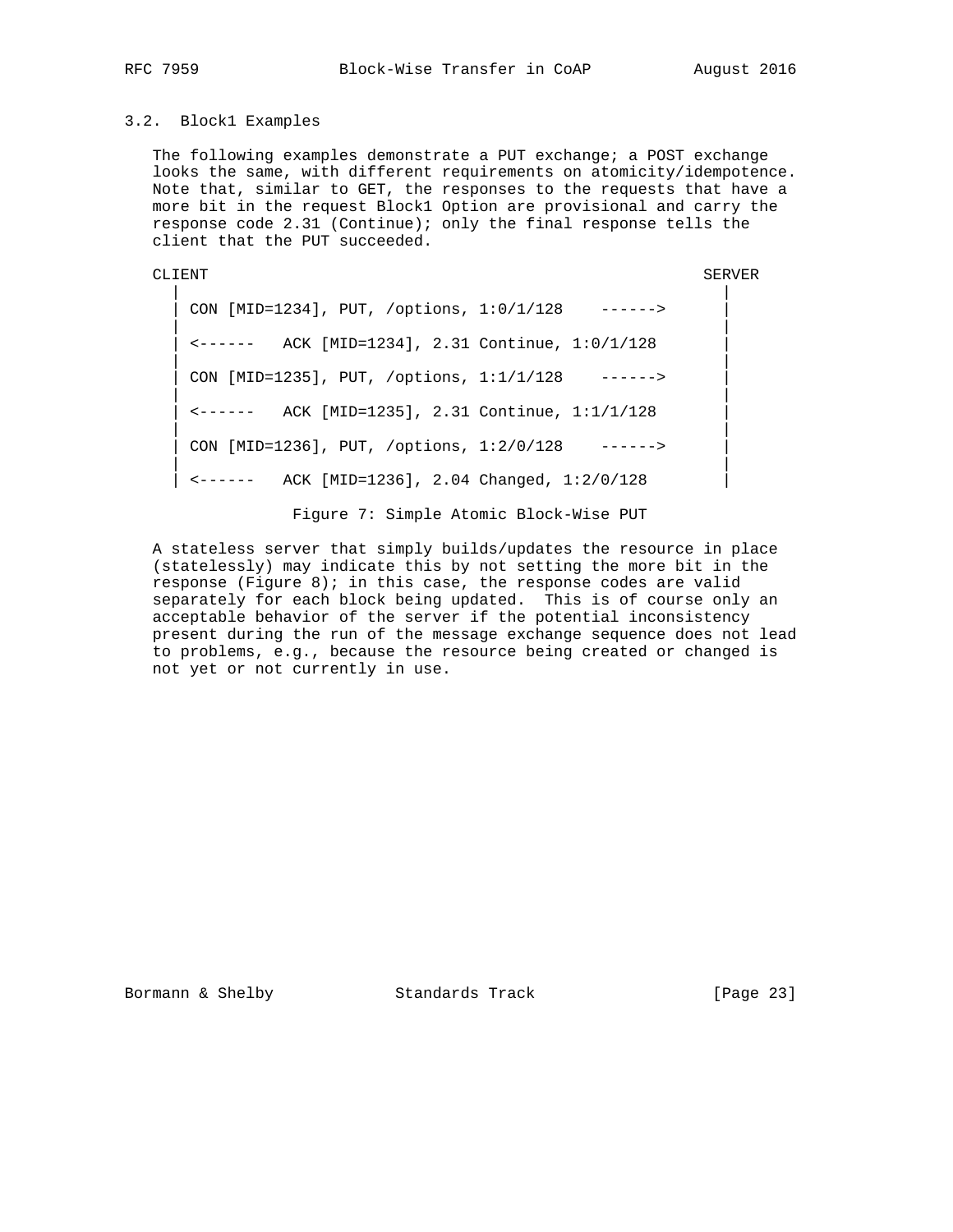CLIENT SERVER

 | | CON [MID=1234], PUT, /options, 1:0/1/128 ------> | | | <------ ACK [MID=1234], 2.04 Changed, 1:0/0/128 | | | CON [MID=1235], PUT, /options, 1:1/1/128 ------> | | | <------ ACK [MID=1235], 2.04 Changed, 1:1/0/128 | | | CON [MID=1236], PUT, /options, 1:2/0/128 ------> | | | <------ ACK [MID=1236], 2.04 Changed, 1:2/0/128 |

Figure 8: Simple Stateless Block-Wise PUT

 Finally, a server receiving a block-wise PUT or POST may want to indicate a smaller block size preference (Figure 9). In this case, the client SHOULD continue with a smaller block size; if it does, it MUST adjust the block number to properly count in that smaller size.

CLIENT SERVER | | CON [MID=1234], PUT, /options, 1:0/1/128 ------> | | | <------ ACK [MID=1234], 2.31 Continue, 1:0/1/32 | | | CON [MID=1235], PUT, /options, 1:4/1/32 ------> | | | <------ ACK [MID=1235], 2.31 Continue, 1:4/1/32 | | | CON [MID=1236], PUT, /options, 1:5/1/32 ------> | | | <------ ACK [MID=1235], 2.31 Continue, 1:5/1/32 | | | | CON [MID=1237], PUT, /options, 1:6/0/32 ------> | | | | <------ ACK [MID=1236], 2.04 Changed, 1:6/0/32 |

Figure 9: Simple Atomic Block-Wise PUT with Negotiation

Bormann & Shelby Standards Track [Page 24]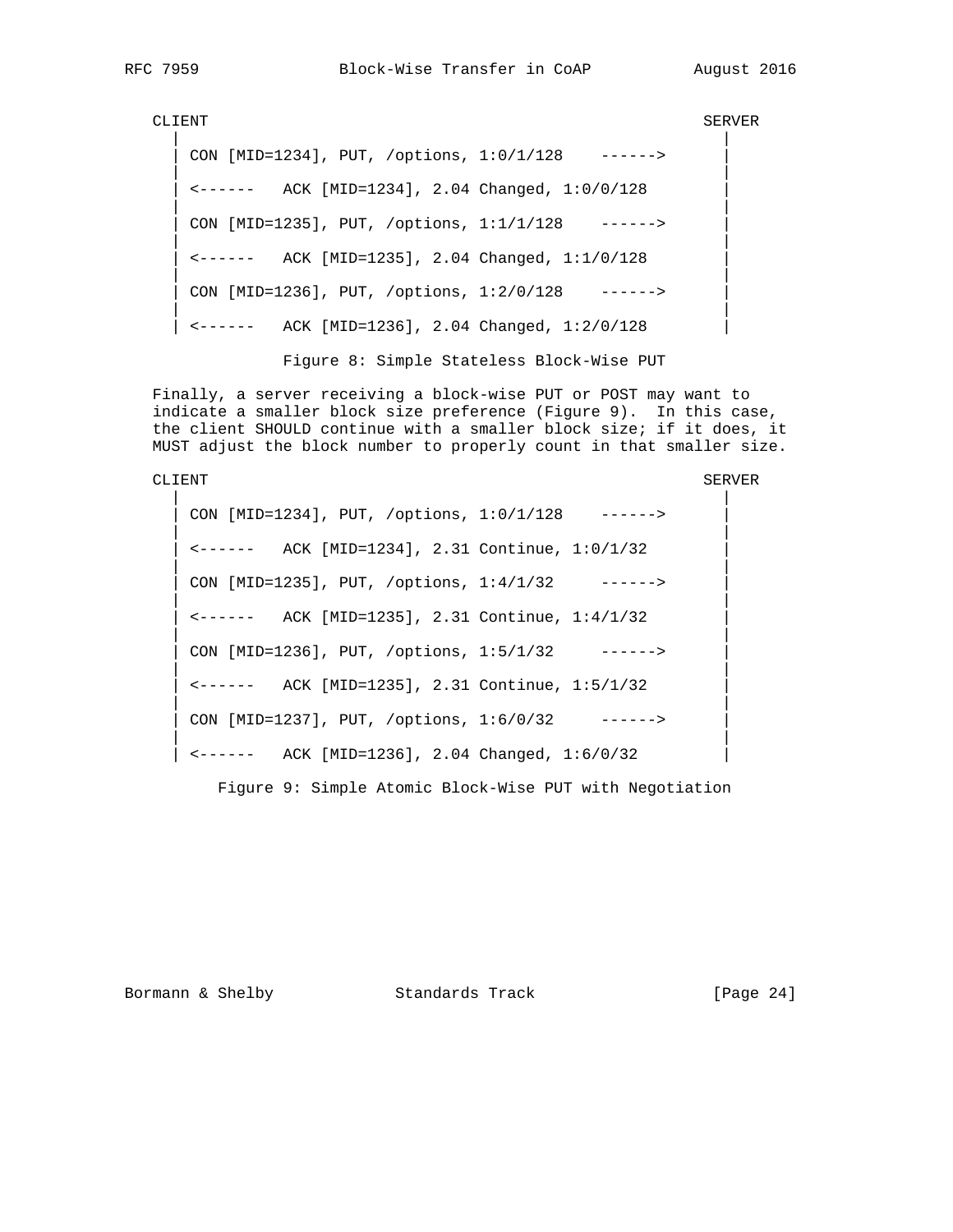# 3.3. Combining Block1 and Block2

 Block options may be used in both directions of a single exchange. The following example demonstrates a block-wise POST request, resulting in a separate block-wise response.

CLIENT SERVER | | | CON [MID=1234], POST, /soap, 1:0/1/128 ------> | | | | <------ ACK [MID=1234], 2.31 Continue, 1:0/1/128 | | | CON [MID=1235], POST, /soap, 1:1/1/128 ------> | | | <------ ACK [MID=1235], 2.31 Continue, 1:1/1/128 | | | CON [MID=1236], POST, /soap, 1:2/0/128 ------> | | | <------ ACK [MID=1236], 2.04 Changed, 2:0/1/128, 1:2/0/128 | | | CON [MID=1237], POST, /soap, 2:1/0/128 ------> (no payload for requests with Block2 with NUM != 0) (could also do late negotiation by requesting,  $e.g., 2:2/0/64)$  | | | <------ ACK [MID=1237], 2.04 Changed, 2:1/1/128 | | |  $CON [MID=1238], POST, /soap, 2:2/0/128$  ------> | | | <------ ACK [MID=1238], 2.04 Changed, 2:2/1/128 | | | CON [MID=1239], POST, /soap, 2:3/0/128 ------> | |  $\leftarrow---$  ACK [MID=1239], 2.04 Changed, 2:3/0/128

Figure 10: Atomic Block-Wise POST with Block-Wise Response

Bormann & Shelby Standards Track [Page 25]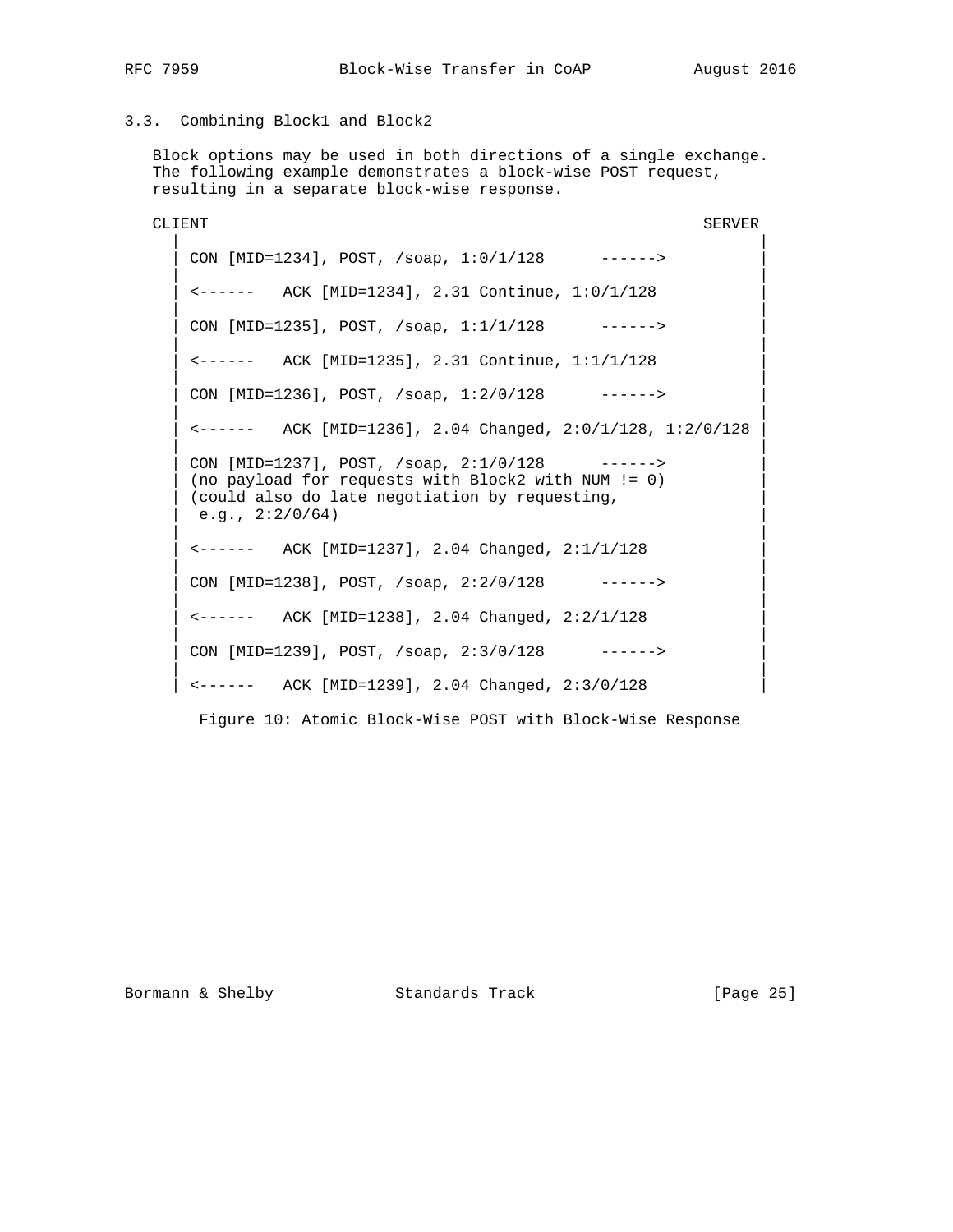This model does provide for early negotiation input to the Block2 block-wise transfer, as shown below.

CLIENT SERVER | | CON [MID=1234], POST, /soap, 1:0/1/128 ------> | | | <------ ACK [MID=1234], 2.31 Continue, 1:0/1/128 | | | CON [MID=1235], POST, /soap, 1:1/1/128 ------> | | | <------ ACK [MID=1235], 2.31 Continue, 1:1/1/128 | | | | CON [MID=1236], POST, /soap, 1:2/0/128, 2:0/0/64 ------> | | | | <------ ACK [MID=1236], 2.04 Changed, 1:2/0/128, 2:0/1/64 | | | CON [MID=1237], POST, /soap, 2:1/0/64 ------> (no payload for requests with Block2 with NUM != 0) | | | <------ ACK [MID=1237], 2.04 Changed, 2:1/1/64 | | | CON [MID=1238], POST, /soap, 2:2/0/64 ------> | | | <------ ACK [MID=1238], 2.04 Changed, 2:2/1/64 | | | CON [MID=1239], POST, /soap, 2:3/0/64 ------> | | | <------ ACK [MID=1239], 2.04 Changed, 2:3/0/64 |

 Figure 11: Atomic Block-Wise POST with Block-Wise Response, Early Negotiation

# 3.4. Combining Observe and Block2

 In the following example, the server first sends a direct response (Observe sequence number 62350) to the initial GET request (the resulting block-wise transfer is as in Figure 4 and has therefore been left out). The second transfer is started by a 2.05 notification that contains just the first block (Observe sequence number 62354); the client then goes on to obtain the rest of the blocks.

Bormann & Shelby **Standards Track** [Page 26]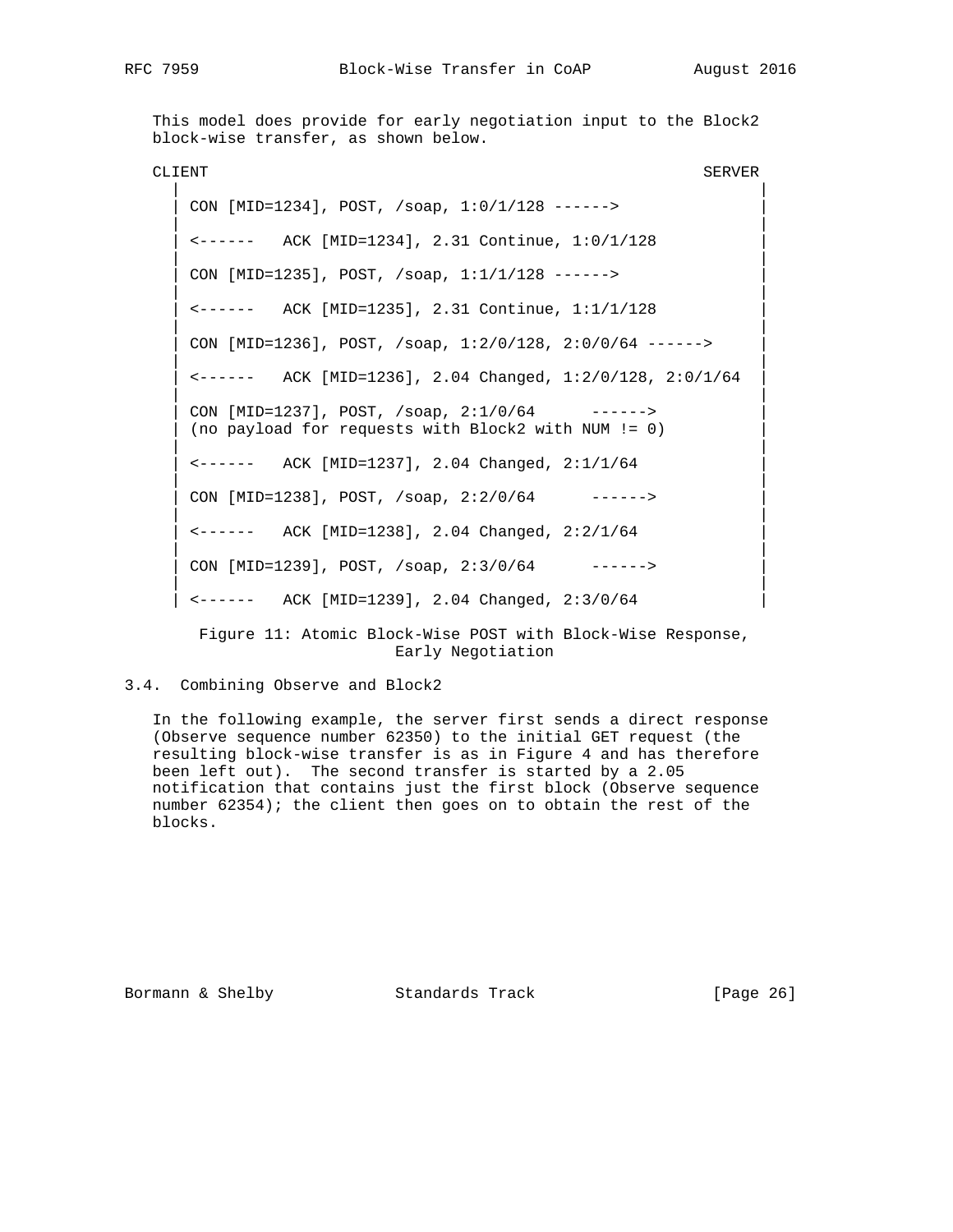| CLIENT SERVER     |                  |                                 |
|-------------------|------------------|---------------------------------|
| $+ - - - - - >  $ |                  | Header: GET 0x41011636          |
| GET               | Token: 0xfb      |                                 |
|                   |                  | Uri-Path: status-icon           |
|                   | Observe: (empty) |                                 |
|                   |                  |                                 |
| $- - - - - +$     |                  | Header: 2.05 0x61451636         |
| $2.05$            | Token: Oxfb      |                                 |
|                   |                  | Block2: 0/1/128                 |
|                   | Observe: 62350   |                                 |
|                   |                  | ETag: 6f00f38e                  |
|                   |                  | Payload: [128 bytes]            |
|                   |                  |                                 |
|                   |                  | (Usual GET transfer left out)   |
|                   |                  |                                 |
|                   |                  | (Notification of first block)   |
| $- - - - - +$     |                  | Header: 2.05 0x4145af9c         |
| 2.05              | Token: Oxfb      |                                 |
|                   | Block2: 0/1/128  |                                 |
|                   | Observe: 62354   |                                 |
|                   |                  | ETag: 6f00f392                  |
|                   |                  | Payload: [128 bytes]            |
|                   |                  |                                 |
| $\rightarrow$     |                  | Header: 0x6000af9c              |
|                   |                  | (Retrieval of remaining blocks) |
| ----->            |                  | Header: GET 0x41011637          |
| GET               | Token: 0xfc      |                                 |
|                   |                  | Uri-Path: status-icon           |
|                   |                  | Block2: 1/0/128                 |
|                   |                  |                                 |
| $- - - - - +$     |                  | Header: 2.05 0x61451637         |
| 2.05              | Token: Oxfc      |                                 |
|                   |                  | Block2: 1/1/128                 |
|                   |                  | ETag: 6f00f392                  |
|                   |                  | Payload: [128 bytes]            |
|                   |                  |                                 |
| ----->            |                  | Header: GET 0x41011638          |
| GET               | Token: Oxfc      |                                 |
|                   |                  | Uri-Path: status-icon           |
|                   |                  | Block2: 2/0/128                 |
|                   |                  |                                 |
|                   |                  |                                 |

Bormann & Shelby Standards Track [Page 27]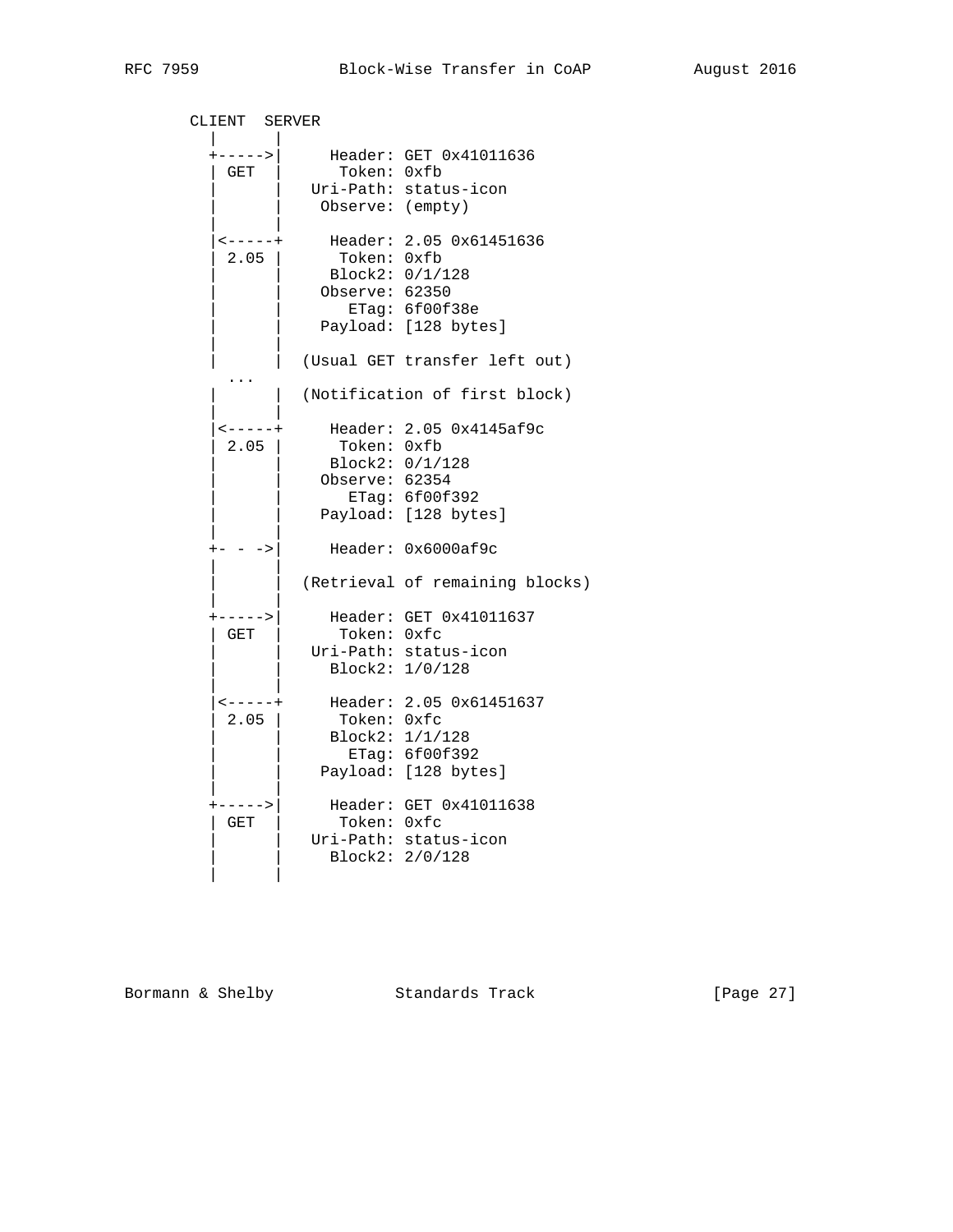```
 |<-----+ Header: 2.05 0x61451638
 | 2.05 | Token: 0xfc
 | | Block2: 2/0/128
              | ETag: 6f00f392
           | | Payload: [53 bytes]
```
Figure 12: Observe Sequence with Block-Wise Response

 (Note that the choice of token 0xfc in this example is arbitrary; tokens are just shown in this example to illustrate that the requests for additional blocks cannot make use of the token of the Observation relationship. As a general comment on tokens, there is no other mention of tokens in this document, as block-wise transfers handle tokens like any other CoAP exchange. As usual, the client is free to choose tokens for each exchange as it likes.)

 In the following example, the client also uses early negotiation to limit the block size to 64 bytes.

| CLIENT SERVER               |                                                                  |                                                                                                                                    |
|-----------------------------|------------------------------------------------------------------|------------------------------------------------------------------------------------------------------------------------------------|
| $---->$<br>GET              | Token: 0xfb<br>Observe: (empty)<br>Block2: 0/0/64                | Header: GET 0x41011636<br>Uri-Path: status-icon                                                                                    |
| 2.05                        | Token: 0xfb<br>Block2: 0/1/64<br>Observe: 62350<br>$Max-Age: 60$ | <-----+ Header: 2.05 0x61451636<br>ETaq: 6f00f38e<br>Payload: [64 bytes]                                                           |
| $\leftarrow$ $   +$<br>2.05 | Token: Oxfb<br>Block2: 0/1/64<br>Observe: 62354                  | (Usual GET transfer left out)<br>(Notification of first block)<br>Header: 2.05 0x4145af9c<br>ETag: 6f00f392<br>Payload: [64 bytes] |

Bormann & Shelby Standards Track [Page 28]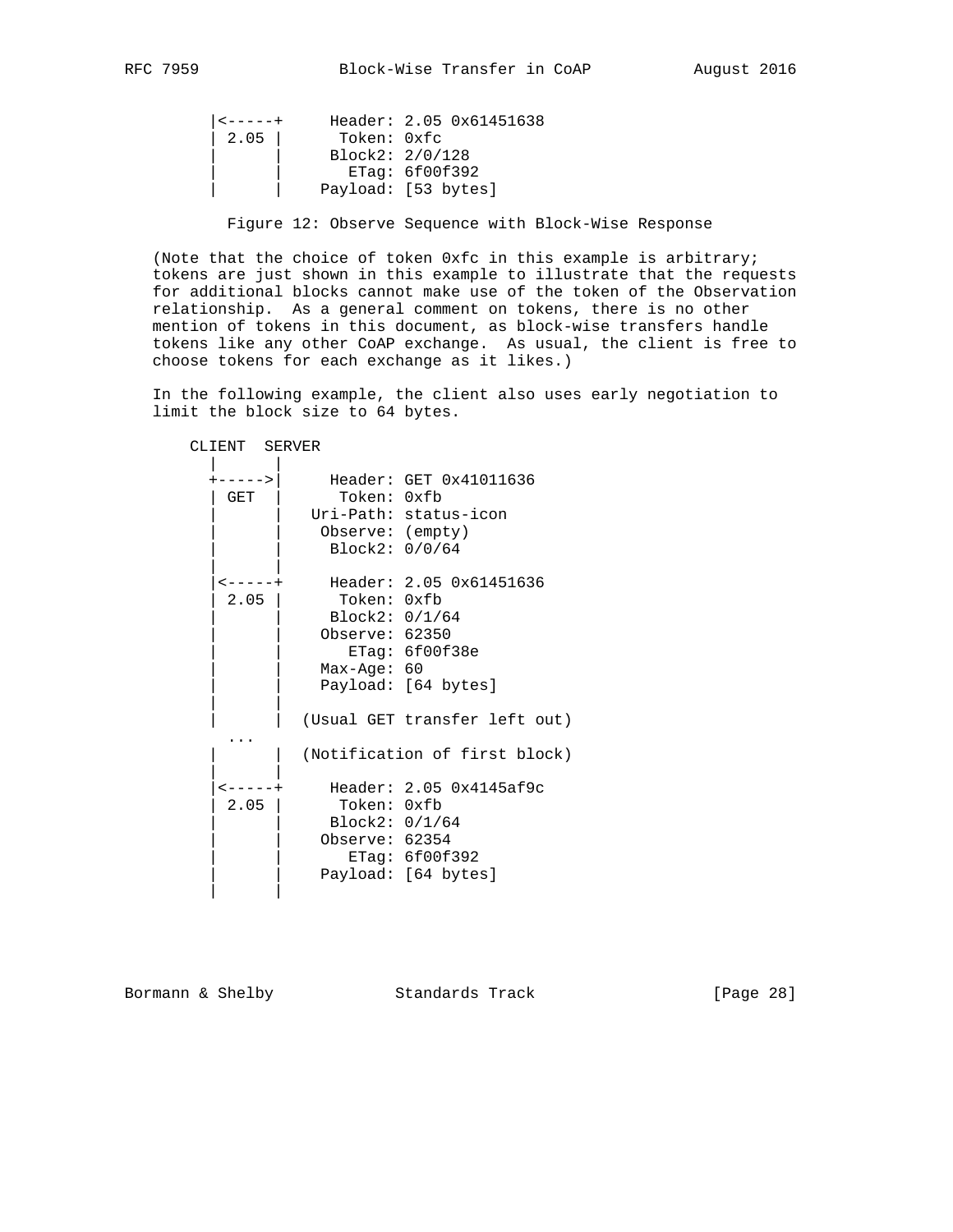+- - ->| Header: 0x6000af9c | | (Retrieval of remaining blocks) | | +----->| Header: GET 0x41011637 | GET | Token: 0xfc Uri-Path: status-icon | | Block2: 1/0/64 | | |<-----+ Header: 2.05 0x61451637 | 2.05 | Token: 0xfc | | Block2: 1/1/64 | | ETag: 6f00f392 Payload: [64 bytes] .... | | +----->| Header: GET 0x41011638 | GET | Token: 0xfc Uri-Path: status-icon | | Block2: 4/0/64 | | |<-----+ Header: 2.05 0x61451638 | 2.05 | Token: 0xfc | | Block2: 4/0/64 | | ETag: 6f00f392 Payload: [53 bytes]

Figure 13: Observe Sequence with Early Negotiation

4. The Size2 and Size1 Options

 In many cases when transferring a large resource representation block by block, it is advantageous to know the total size early in the process. Some indication may be available from the maximum size estimate attribute "sz" provided in a resource description [RFC6690]. However, the size may vary dynamically, so a more up-to-date indication may be useful.

 This specification defines two CoAP options, Size1 for indicating the size of the representation transferred in requests, and Size2 for indicating the size of the representation transferred in responses. (Size1 has already been defined in Section 5.10.9 of [RFC7252] to provide "size information about the resource representation in a request"; however, that section only details the narrow case of indicating in 4.13 responses the maximum size of request payload that the server is able and willing to handle. The present specification provides details about its use as a request option as well.)

Bormann & Shelby Standards Track [Page 29]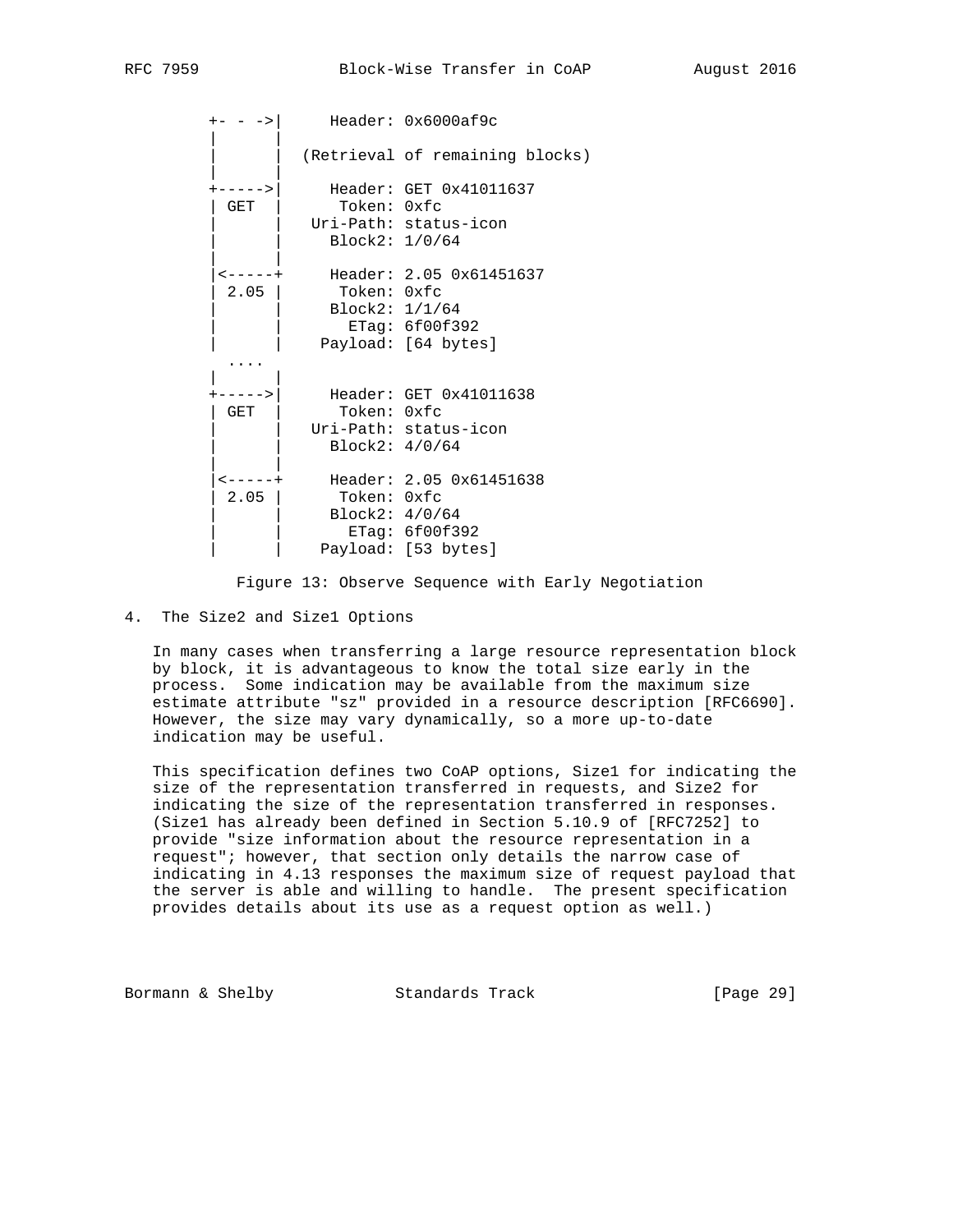The Size2 Option may be used for two purposes:

- o In a request, to ask the server to provide a size estimate along with the usual response ("size request"). For this usage, the value MUST be set to 0.
- o In a response carrying a Block2 Option, to indicate the current estimate the server has of the total size of the resource representation, measured in bytes ("size indication").

Similarly, the Size1 Option may be used for two purposes:

- o In a request carrying a Block1 Option, to indicate the current estimate the client has of the total size of the resource representation, measured in bytes ("size indication").
- o In a 4.13 response, to indicate the maximum size that would have been acceptable [RFC7252], measured in bytes.

 Apart from conveying/asking for size information, the Size options have no other effect on the processing of the request or response. If the client wants to minimize the size of the payload in the resulting response, it should add a Block2 Option to the request with a small block size (e.g., setting SZX=0).

 The Size options are "elective", i.e., a client MUST be prepared for the server to ignore the size estimate request. Either Size option MUST NOT occur more than once in a single message.

|      |  |  |  | No.   C   U   N   R   Name   Format   Length   Default                                |
|------|--|--|--|---------------------------------------------------------------------------------------|
|      |  |  |  |                                                                                       |
| 28 I |  |  |  | $\left  \begin{array}{c c}  x  &  x  \end{array} \right $ Size2   uint   0-4   (none) |

#### Table 2: Size Option Numbers

Implementation Notes:

 o As a quality of implementation consideration, block-wise transfers for which the total size considerably exceeds the size of one block are expected to include size indications, whenever those can be provided without undue effort (preferably with the first block exchanged). If the size estimate does not change, the indication does not need to be repeated for every block.

Bormann & Shelby Standards Track [Page 30]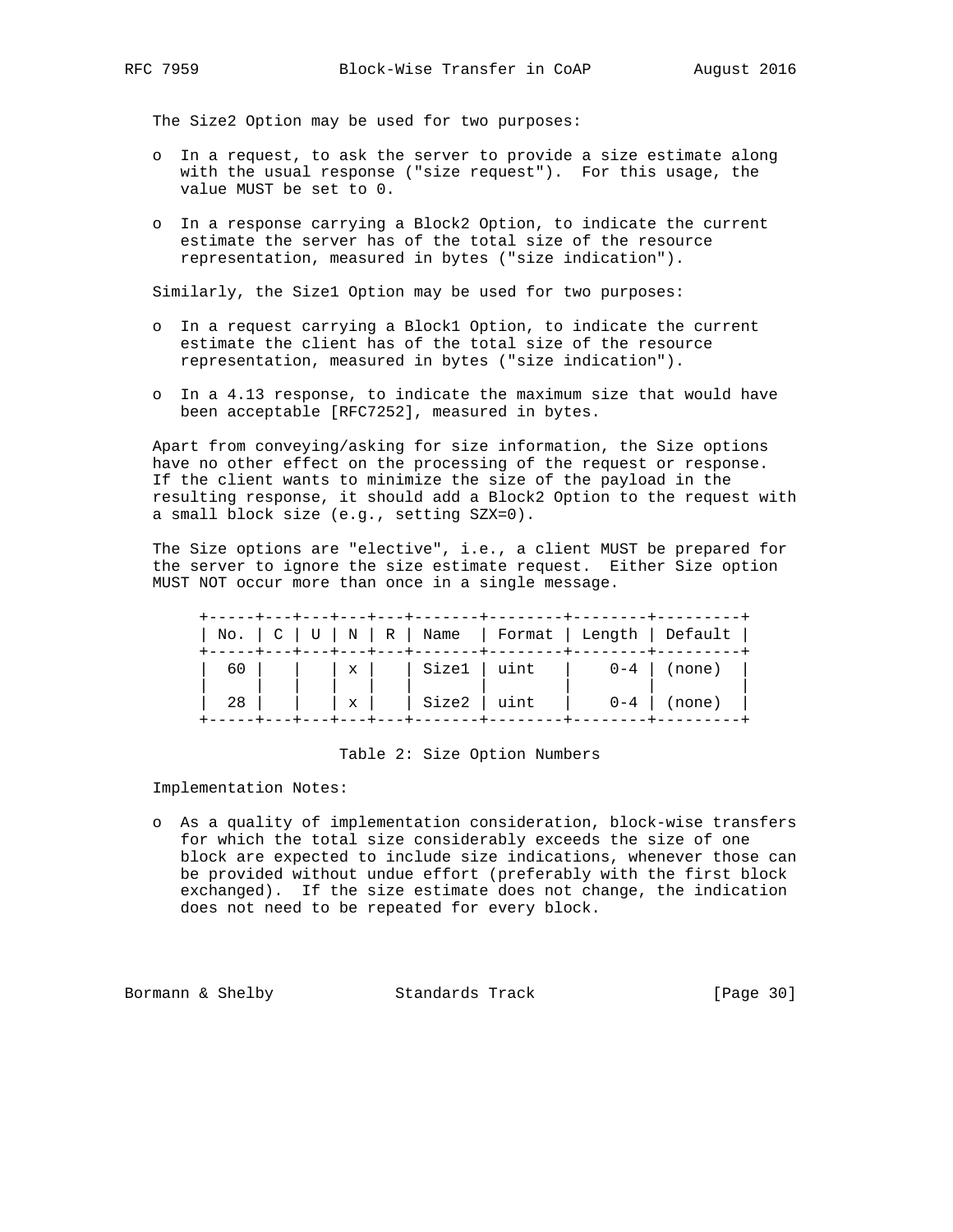- o The end of a block-wise transfer is governed by the M bits in the Block options, \_not\_ by exhausting the size estimates exchanged.
- o As usual for an option of type uint, the value 0 is best expressed as an empty option (0 bytes). There is no default value for either Size option.
- o The Size options are neither critical nor unsafe, and are marked as No-Cache-Key.
- 5. HTTP-Mapping Considerations

 In this subsection, we give some brief examples of the influence that the Block options might have on intermediaries that map between CoAP and HTTP.

 For mapping CoAP requests to HTTP, the intermediary may want to map the sequence of block-wise transfers into a single HTTP transfer. For example, for a GET request, the intermediary could perform the HTTP request once the first block has been requested and could then fulfill all further block requests out of its cache. A constrained implementation may not be able to cache the entire object and may use a combination of TCP flow control and (in particular if timeouts occur) HTTP range requests to obtain the information necessary for the next block transfer at the right time.

 For PUT or POST requests, historically there was more variation in how HTTP servers might implement ranges; recently, [RFC7233] has defined that Range header fields received with a request method other than GET are not to be interpreted. So, in general, the CoAP-to-HTTP intermediary will have to try sending the payload of all the blocks of a block-wise transfer for these other methods within one HTTP request. If enough buffering is available, this request can be started when the last CoAP block is received. A constrained implementation may want to relieve its buffering by already starting to send the HTTP request at the time the first CoAP block is received; any HTTP 408 status code that indicates that the HTTP server became impatient with the resulting transfer can then be mapped into a CoAP 4.08 response code (similarly, 413 maps to 4.13).

 For mapping HTTP to CoAP, the intermediary may want to map a single HTTP transfer into a sequence of block-wise transfers. If the HTTP client is too slow delivering a request body on a PUT or POST, the CoAP server might time out and return a 4.08 response code, which in turn maps well to an HTTP 408 status code (again, 4.13 maps to 413). HTTP range requests received on the HTTP side may be served out of a cache and/or mapped to GET requests that request a sequence of blocks that cover the range.

Bormann & Shelby Standards Track [Page 31]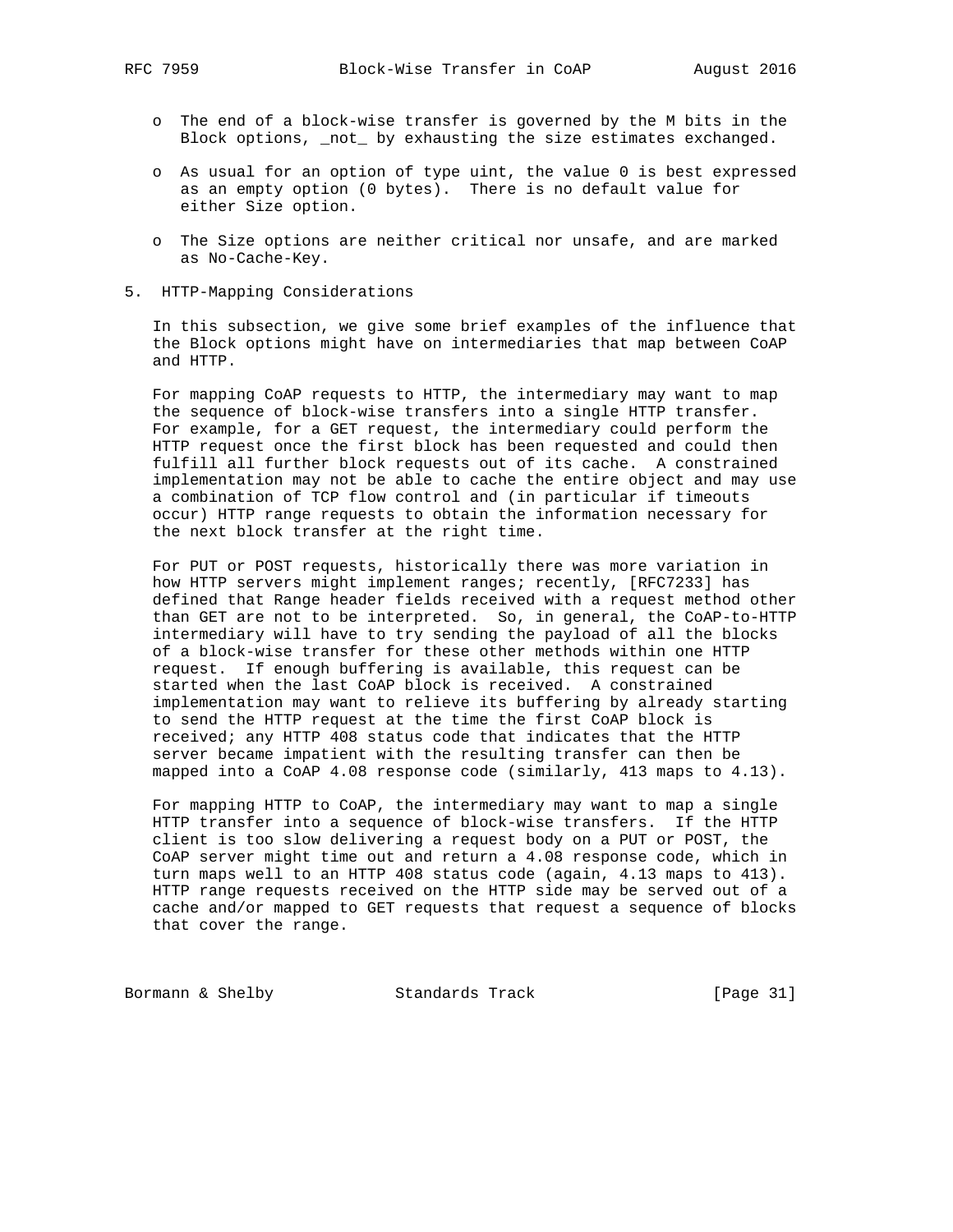(Note that, while the semantics of CoAP 4.08 and HTTP 408 differ, this difference is largely due to the different way the two protocols are mapped to transport. HTTP has an underlying TCP connection, which supplies connection state, so an HTTP 408 status code can immediately be used to indicate that a timeout occurred during transmitting a request through that active TCP connection. The CoAP 4.08 response code indicates one or more missing blocks, which may be due to timeouts or resource constraints; as there is no connection state, there is no way to deliver such a response immediately; instead, it is delivered on the next block transfer. Still, HTTP 408 is probably the best mapping back to HTTP, as the timeout is the most likely cause for a CoAP 4.08. Note that there is no way to distinguish a timeout from a missing block for a server without creating additional state, the need for which we want to avoid.)

6. IANA Considerations

 This document adds the following option numbers to the "CoAP Option Numbers" registry defined by [RFC7252]:

| Number | Name   | Reference         |  |
|--------|--------|-------------------|--|
| 23     |        | Block2   RFC 7959 |  |
| 27     | Block1 | RFC 7959          |  |
| 28     | Size2  | RFC 7959          |  |

Table 3: CoAP Option Numbers

 This document adds the following response codes to the "CoAP Response Codes" registry defined by [RFC7252]:

| Code   Description                          | Reference |
|---------------------------------------------|-----------|
| $2.31$   Continue                           | RFC 7959  |
| 4.08   Request Entity Incomplete   RFC 7959 |           |

Table 4: CoAP Response Codes

Bormann & Shelby Standards Track [Page 32]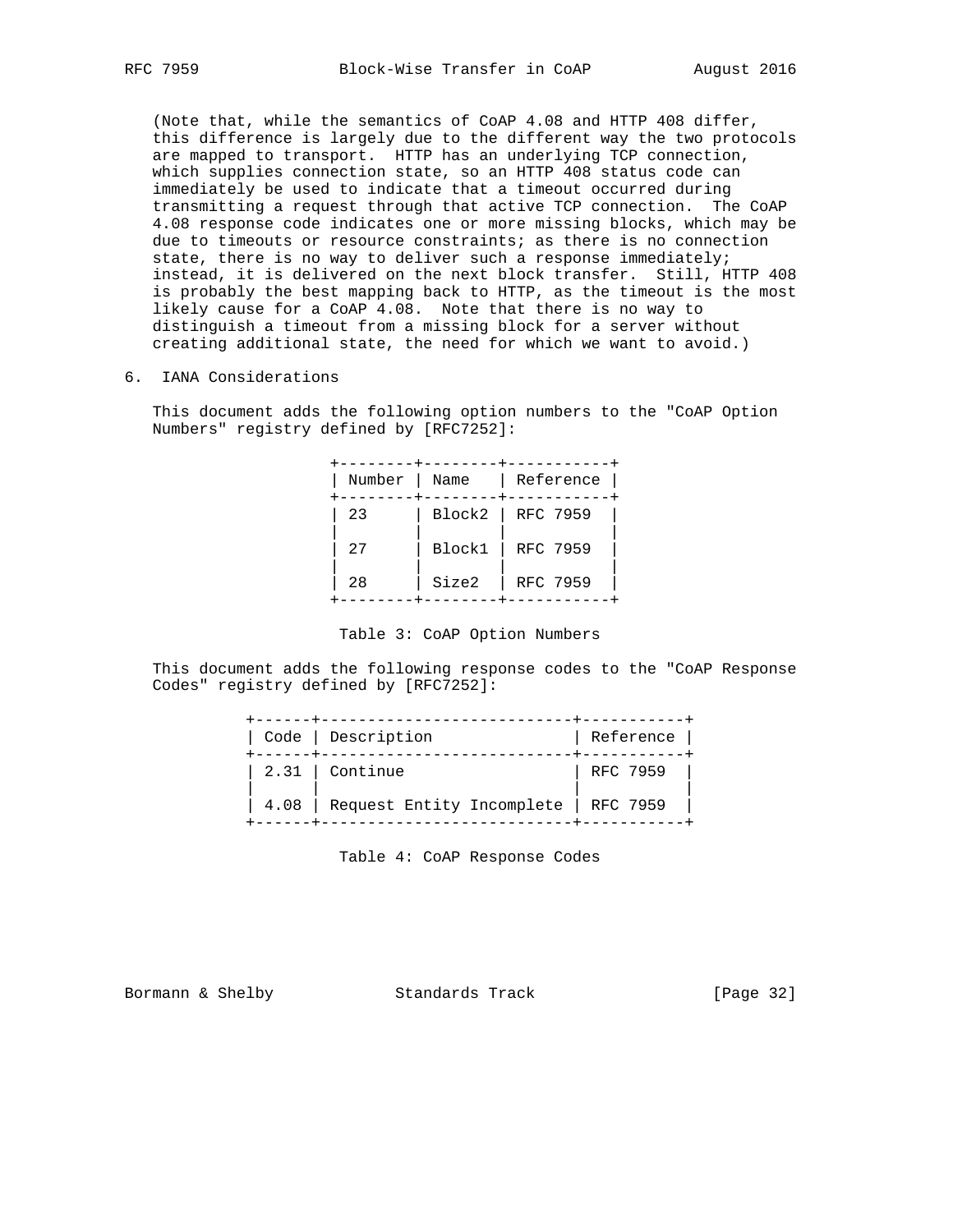### 7. Security Considerations

 Providing access to blocks within a resource may lead to surprising vulnerabilities. Where requests are not implemented atomically, an attacker may be able to exploit a race condition or confuse a server by inducing it to use a partially updated resource representation. Partial transfers may also make certain problematic data invisible to Intrusion Detection Systems (IDSs); it is RECOMMENDED that an IDS that analyzes resource representations transferred by CoAP implement the Block options to gain access to entire resource representations. Still, approaches such as transferring even-numbered blocks on one path and odd-numbered blocks on another path, or even transferring blocks multiple times with different content and obtaining a different interpretation of temporal order at the IDS than at the server, may prevent an IDS from seeing the whole picture. These kinds of attacks are well understood from IP fragmentation and TCP segmentation; CoAP does not add fundamentally new considerations.

 Where access to a resource is only granted to clients making use of specific security associations, all blocks of that resource MUST be subject to the same security checks; it MUST NOT be possible for unprotected exchanges to influence blocks of an otherwise protected resource. As a related consideration, where object security is employed, PUT/POST should be implemented in the atomic fashion, unless the object security operation is performed on each access and the creation of unusable resources can be tolerated. Future end-to end security mechanisms that may be added to CoAP itself may have related security considerations, this includes considerations about caching of blocks in clients and in proxies (see Sections 2.10 and 5 for different strategies in performing this caching); these security considerations will need to be described in the specifications of those mechanisms.

 A stateless server might be susceptible to an attack where the adversary sends a Block1 (e.g., PUT) block with a high block number: A naive implementation might exhaust its resources by creating a huge resource representation.

 Misleading size indications may be used by an attacker to induce buffer overflows in poor implementations, for which the usual considerations apply.

#### 7.1. Mitigating Resource Exhaustion Attacks

 Certain block-wise requests may induce the server to create state, e.g., to create a snapshot for the block-wise GET of a fast-changing resource to enable consistent access to the same version of a resource for all blocks, or to create temporary resource

Bormann & Shelby Standards Track [Page 33]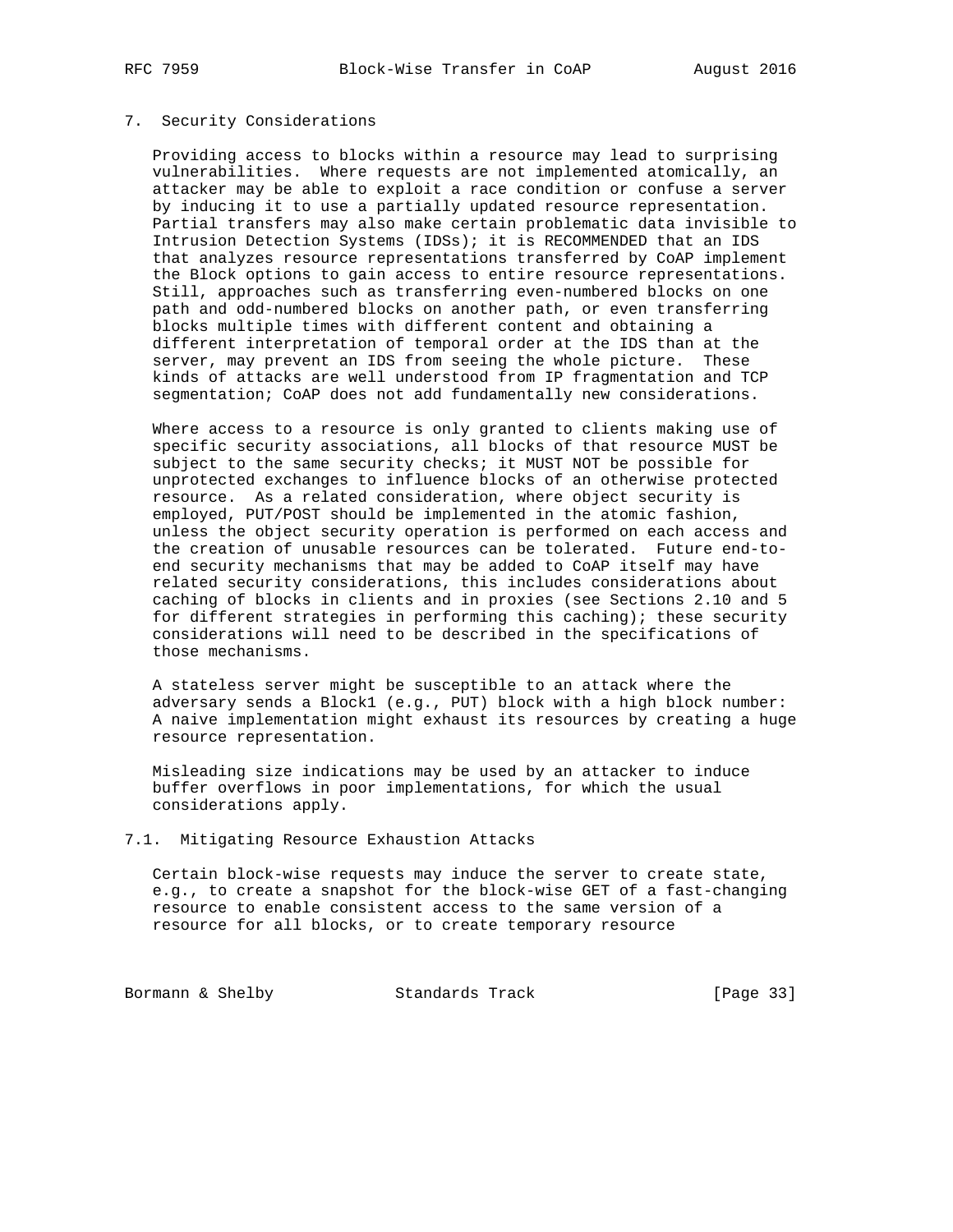representations that are collected until pressed into service by a final PUT or POST with the more bit unset. All mechanisms that induce a server to create state that cannot simply be cleaned up create opportunities for denial-of-service attacks. Servers SHOULD avoid being subject to resource exhaustion based on state created by untrusted sources. But even if this is done, the mitigation may cause a denial-of-service to a legitimate request when it is drowned out by other state-creating requests. Wherever possible, servers should therefore minimize the opportunities to create state for untrusted sources, e.g., by using stateless approaches.

 Performing segmentation at the application layer is almost always better in this respect than at the transport layer or lower (IP fragmentation, adaptation-layer fragmentation), for instance, because there are application-layer semantics that can be used for mitigation or because lower layers provide security associations that can prevent attacks. However, it is less common to apply timeouts and keepalive mechanisms at the application layer than at lower layers. Servers MAY want to clean up accumulated state by timing it out (cf. response code 4.08), and clients SHOULD be prepared to run block-wise transfers in an expedient way to minimize the likelihood of running into such a timeout.

7.2. Mitigating Amplification Attacks

 [RFC7252] discusses the susceptibility of CoAP endpoints for use in amplification attacks.

 A CoAP server can reduce the amount of amplification it provides to an attacker by offering large resource representations only in relatively small blocks. With this, e.g., for a 1000-byte resource, a 10-byte request might result in an 80-byte response (with a 64-byte block) instead of a 1016-byte response, considerably reducing the amplification provided.

- 8. References
- 8.1. Normative References
	- [RFC2119] Bradner, S., "Key words for use in RFCs to Indicate Requirement Levels", BCP 14, RFC 2119, DOI 10.17487/RFC2119, March 1997, <http://www.rfc-editor.org/info/rfc2119>.
	- [RFC7252] Shelby, Z., Hartke, K., and C. Bormann, "The Constrained Application Protocol (CoAP)", RFC 7252, DOI 10.17487/RFC7252, June 2014, <http://www.rfc-editor.org/info/rfc7252>.

| Standards Track<br>Bormann & Shelby |  | [Page $34$ ] |  |
|-------------------------------------|--|--------------|--|
|-------------------------------------|--|--------------|--|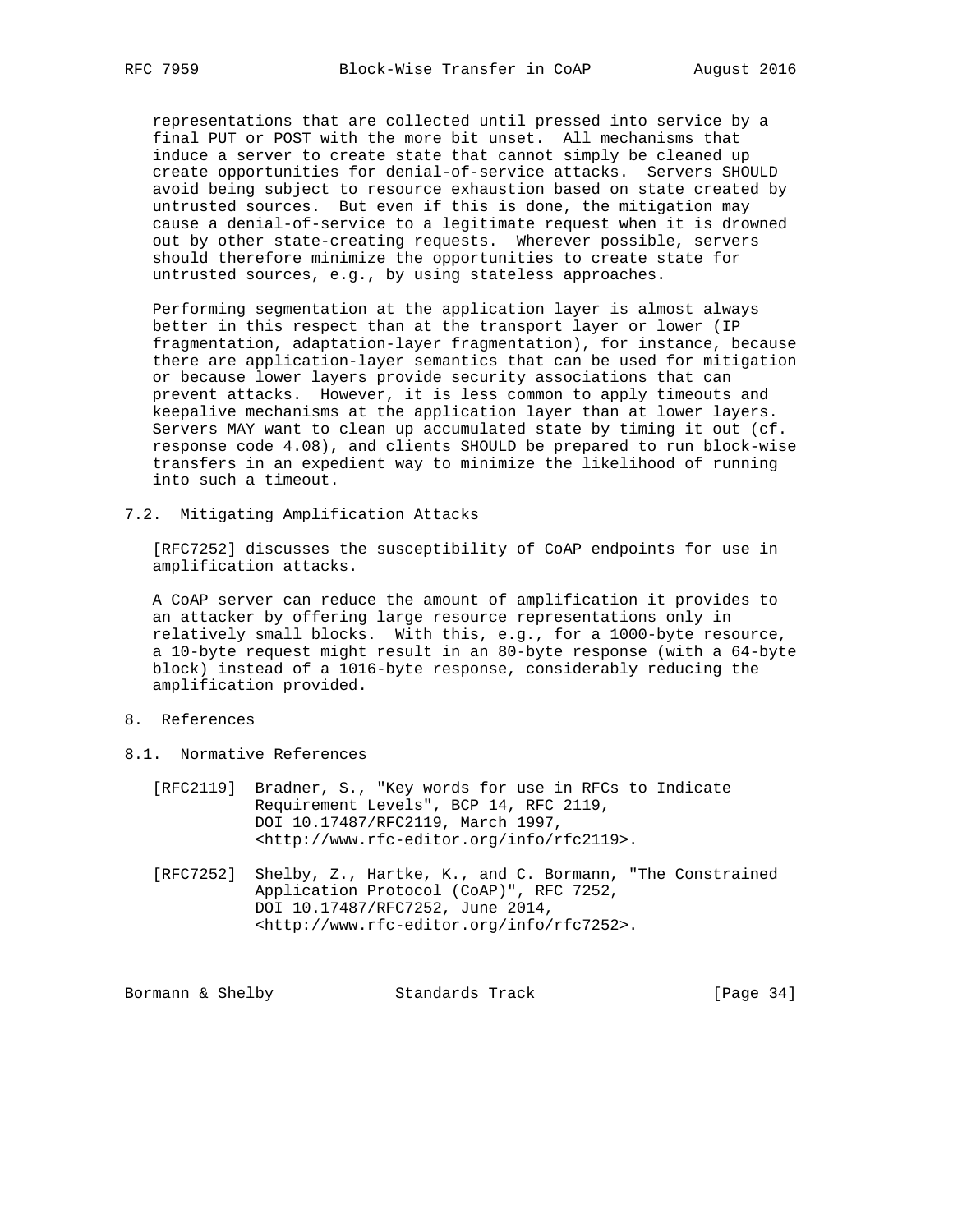- [RFC7641] Hartke, K., "Observing Resources in the Constrained Application Protocol (CoAP)", RFC 7641, DOI 10.17487/RFC7641, September 2015, <http://www.rfc-editor.org/info/rfc7641>.
- 8.2. Informative References
	- [REST] Fielding, R., "Architectural Styles and the Design of Network-based Software Architectures", Ph.D. Dissertation, University of California, Irvine, 2000, <http://www.ics.uci.edu/˜fielding/pubs/dissertation/ fielding\_dissertation.pdf>.
	- [RFC4919] Kushalnagar, N., Montenegro, G., and C. Schumacher, "IPv6 over Low-Power Wireless Personal Area Networks (6LoWPANs): Overview, Assumptions, Problem Statement, and Goals", RFC 4919, DOI 10.17487/RFC4919, August 2007, <http://www.rfc-editor.org/info/rfc4919>.
	- [RFC4944] Montenegro, G., Kushalnagar, N., Hui, J., and D. Culler, "Transmission of IPv6 Packets over IEEE 802.15.4 Networks", RFC 4944, DOI 10.17487/RFC4944, September 2007, <http://www.rfc-editor.org/info/rfc4944>.
	- [RFC6690] Shelby, Z., "Constrained RESTful Environments (CoRE) Link Format", RFC 6690, DOI 10.17487/RFC6690, August 2012, <http://www.rfc-editor.org/info/rfc6690>.
	- [RFC7228] Bormann, C., Ersue, M., and A. Keranen, "Terminology for Constrained-Node Networks", RFC 7228, DOI 10.17487/RFC7228, May 2014, <http://www.rfc-editor.org/info/rfc7228>.
	- [RFC7230] Fielding, R., Ed. and J. Reschke, Ed., "Hypertext Transfer Protocol (HTTP/1.1): Message Syntax and Routing", RFC 7230, DOI 10.17487/RFC7230, June 2014, <http://www.rfc-editor.org/info/rfc7230>.
	- [RFC7233] Fielding, R., Ed., Lafon, Y., Ed., and J. Reschke, Ed., "Hypertext Transfer Protocol (HTTP/1.1): Range Requests", RFC 7233, DOI 10.17487/RFC7233, June 2014, <http://www.rfc-editor.org/info/rfc7233>.

Bormann & Shelby Standards Track [Page 35]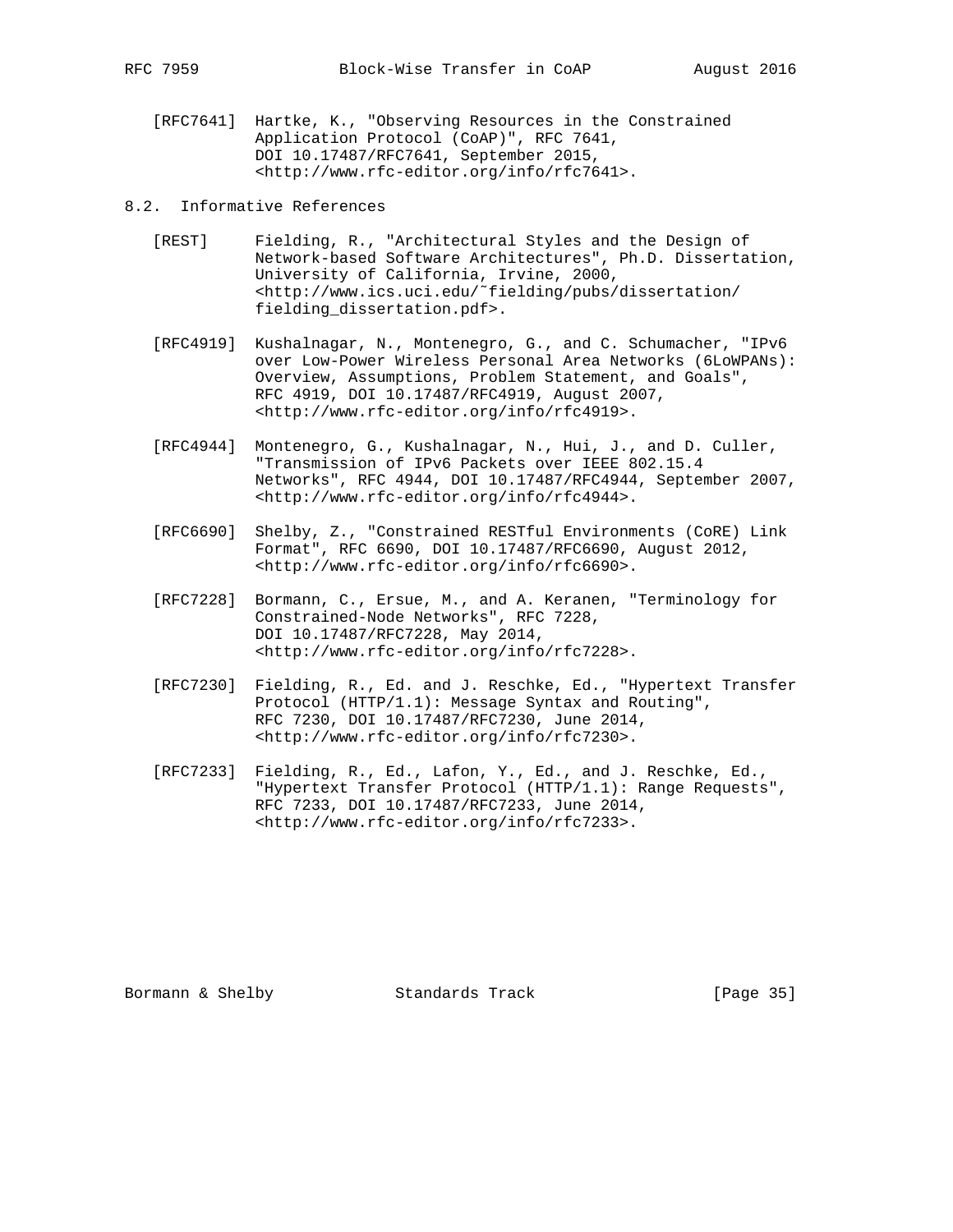Acknowledgements

 Much of the content of this document is the result of discussions with the [RFC7252] authors, and via many CoRE WG discussions.

 Charles Palmer provided extensive editorial comments to a previous draft version of this document, some of which have been covered in this document. Esko Dijk reviewed a more recent version, leading to a number of further editorial improvements, a solution to the 4.13 ambiguity problem, and the section about combining Block and multicast (Section 2.8). Markus Becker proposed getting rid of an ill-conceived default value for the Block2 and Block1 Options. Peter Bigot insisted on a more systematic coverage of the options and response code. Qin Wu provided a review for the IETF Operations directorate, and Goeran Selander commented on the security considerations.

 Kepeng Li, Linyi Tian, and Barry Leiba wrote up an early version of the Size option, which is described in this document. Klaus Hartke wrote some of the text describing the interaction of Block2 with Observe. Matthias Kovatsch provided a number of significant simplifications of the protocol.

 The IESG reviewers provided very useful comments. Spencer Dawkins even suggested new text. He and Mirja Kuehlewind insisted on more explicit information about the layering of block-wise transfers on top of the base protocol. Ben Campbell helped untangle some MUST/ SHOULD soup. Comments by Alexey Melnikov, as well as the Gen-ART review by Jouni Korhonen, resulted in further improvements to the text.

Bormann & Shelby Standards Track [Page 36]